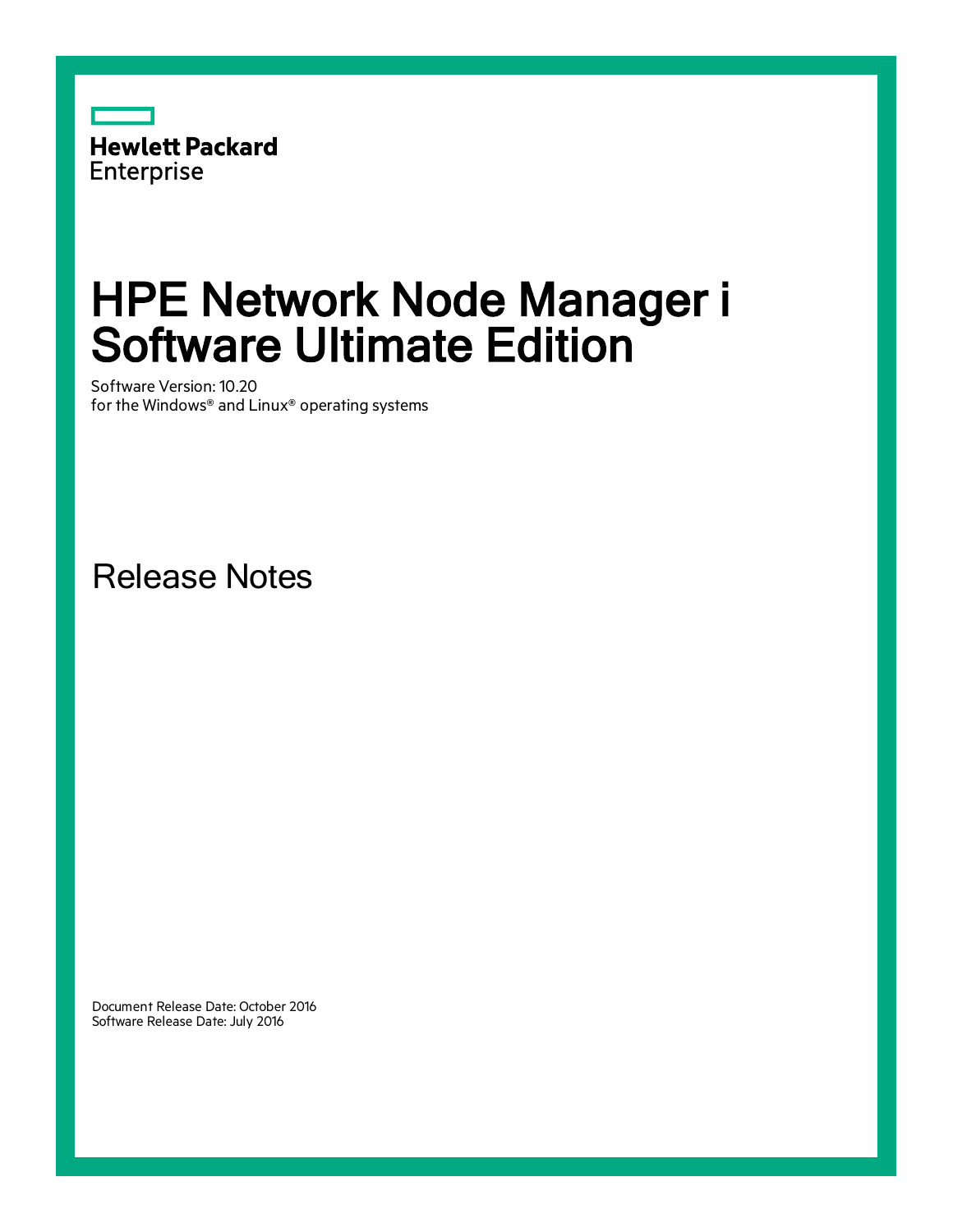### Legal Notices

#### **Warranty**

The only warranties for Hewlett Packard Enterprise products and services are set forth in the express warranty statements accompanying such products and services. Nothing herein should be construed as constituting an additional warranty. HPE shall not be liable for technical or editorial errors or omissions contained herein.

The information contained herein is subject to change without notice.

#### Restricted Rights Legend

Confidential computer software. Valid license from HPE required for possession, use or copying. Consistent with FAR 12.211 and 12.212, Commercial Computer Software, Computer Software Documentation, and Technical Data for Commercial Items are licensed to the U.S. Government under vendor's standard commercial license.

#### **Oracle Technology —** 権利制限に関する通知

国防省連邦調達規則補足 (DOD FAR Supplement) に従って提供されるプログラムは、「商用コンピュータソフトウェア」であ り、ドキュメントを含む同プログラムの使用、複製および開示は、該当するOracleのライセンス契約に規定された制約を受け るものとします。それ以外の場合、連邦調達規則に従って提供されるプログラムは「制限付きコンピュータソフトウェア」であ り,ドキュメントを含む同プログラムの使用、複製および開示は、FAR 52.227-19「商業コンピュータソフトウェア−制限付き権 利」(1987年6月) に規定された制約を受けるものとします。Oracle America, Inc., 500 Oracle Parkway, Redwood City, CA 94065.

Oracleのライセンス全文については、NNMi製品DVDのライセンス契約ディレクトリを参照してください。

#### Copyright Notice

© Copyright 1999 - 2016 Hewlett Packard Enterprise Development LP

#### Trademark Notices

Adobe®はAdobe Systems Incorporatedの商標です。

Appleは、米国および他の国々で登録されたApple Computer, Inc.の商標です。

AMDは、Advanced Micro Devices, Inc.の商標です。

Googleは、Google Inc.の登録商標です。

Intel®、Intel® Itanium®、Intel® Xeon®、Itanium®は、米国およびその他の国におけるIntel Corporationの商標です。

Linux®は、米国およびその他の国におけるLinus Torvalds氏の登録商標です。

Internet Explorer、Lync、Microsoft、Windows、Windows Serverは、米国および/またはその他の国におけるMicrosoft Corporationの登録商標または商標です。

OracleおよびJavaは、Oracleおよびその関連会社の登録商標です。

Red Hat® Enterprise Linux Certifiedは、米国およびその他の国におけるRed Hat, Inc.の登録商標です。

sFlowは、InMon Corp.の登録商標です。

UNIX®はThe Open Groupの登録商標です。

この製品にはApache Software Foundationが開発したソフトウェアが含まれています。 (http://www.apache.org)

この製品にはVisigoth Software Societyが開発したソフトウェアが含まれています(http://www.visigoths.org/)。

### Documentation Updates

The title page of this document contains the following identifying information:

- Software Version number, which indicates the software version.
- Document Release Date, which changes each time the document is updated.
- Software Release Date, which indicates the release date of this version of the software.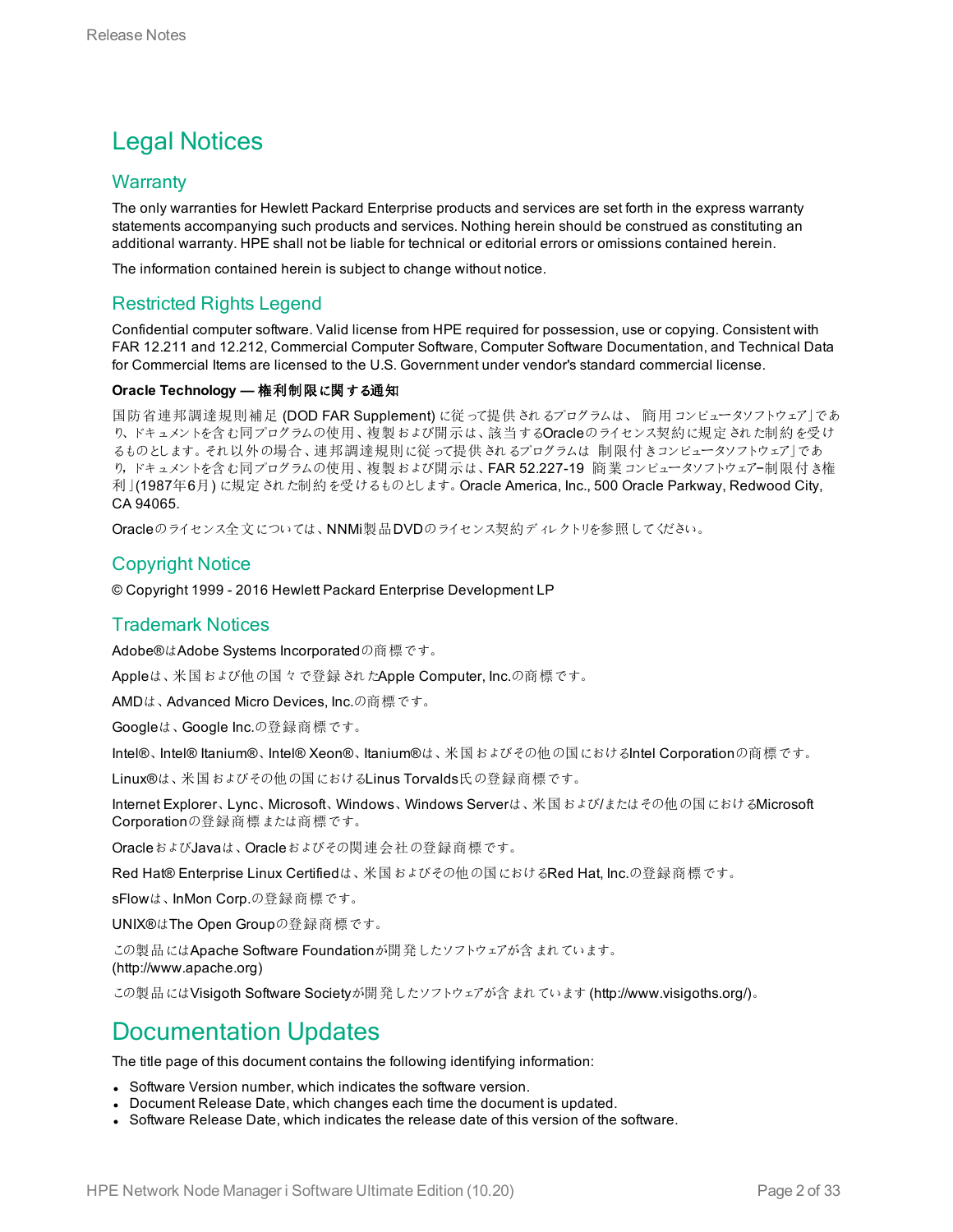To check for recent updates or to verify that you are using the most recent edition of a document, go to: https://softwaresupport.hpe.com/group/softwaresupport/search-result?keyword=.

This site requires an HP Passport account. If you do not have one, click the **Create an account** button on the HP Passport Sign in page.

### **Support**

Visit the HPE Software Support web site at: **https://softwaresupport.hpe.com**

This web site provides contact information and details about the products, services, and support that HPE Software offers.

HPE Software Support provides customer self-solve capabilities. It provides a fast and efficient way to access interactive technical support tools needed to manage your business. As a valued support customer, you can benefit by using the support web site to:

- Search for knowledge documents of interest
- Submit and track support cases and enhancement requests
- Download software patches
- Manage support contracts
- Look up HPE support contacts
- Review information about available services
- Enter into discussions with other software customers
- Research and register for software training

Most of the support areas require that you register as an HP Passport user and sign in. Many also require a support contract. To register for an HP Passport ID, go to **https://softwaresupport.hpe.com** and click **Register**.

To find more information about access levels, go to: **https://softwaresupport.hpe.com/web/softwaresupport/access-levels**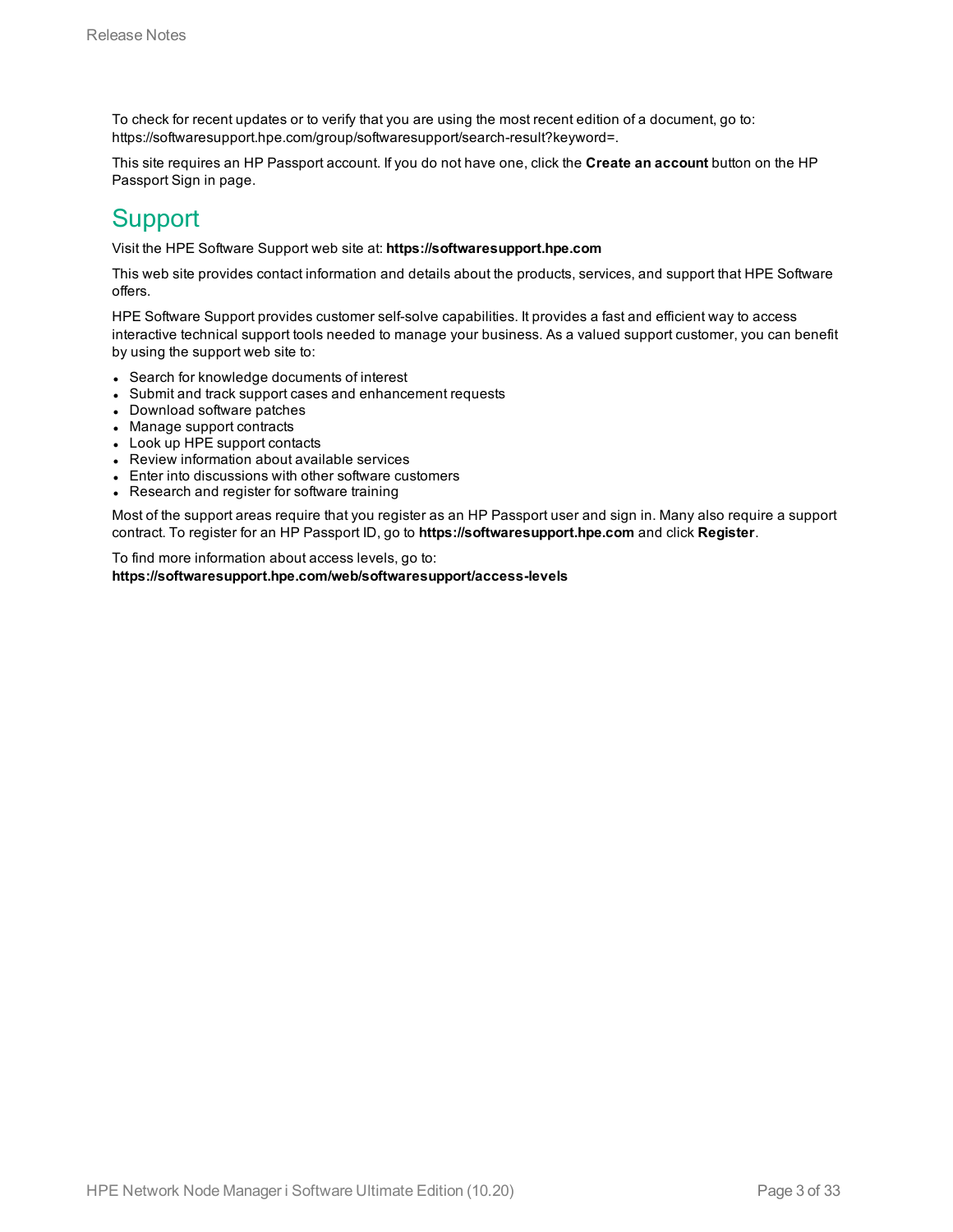## **Contents**

| NNM iSPI Performance for Metrics: Known Problems and Limitations 25<br>NNM iSPI Performance for Traffic: Known Problems and Limitations  29 |  |
|---------------------------------------------------------------------------------------------------------------------------------------------|--|
|                                                                                                                                             |  |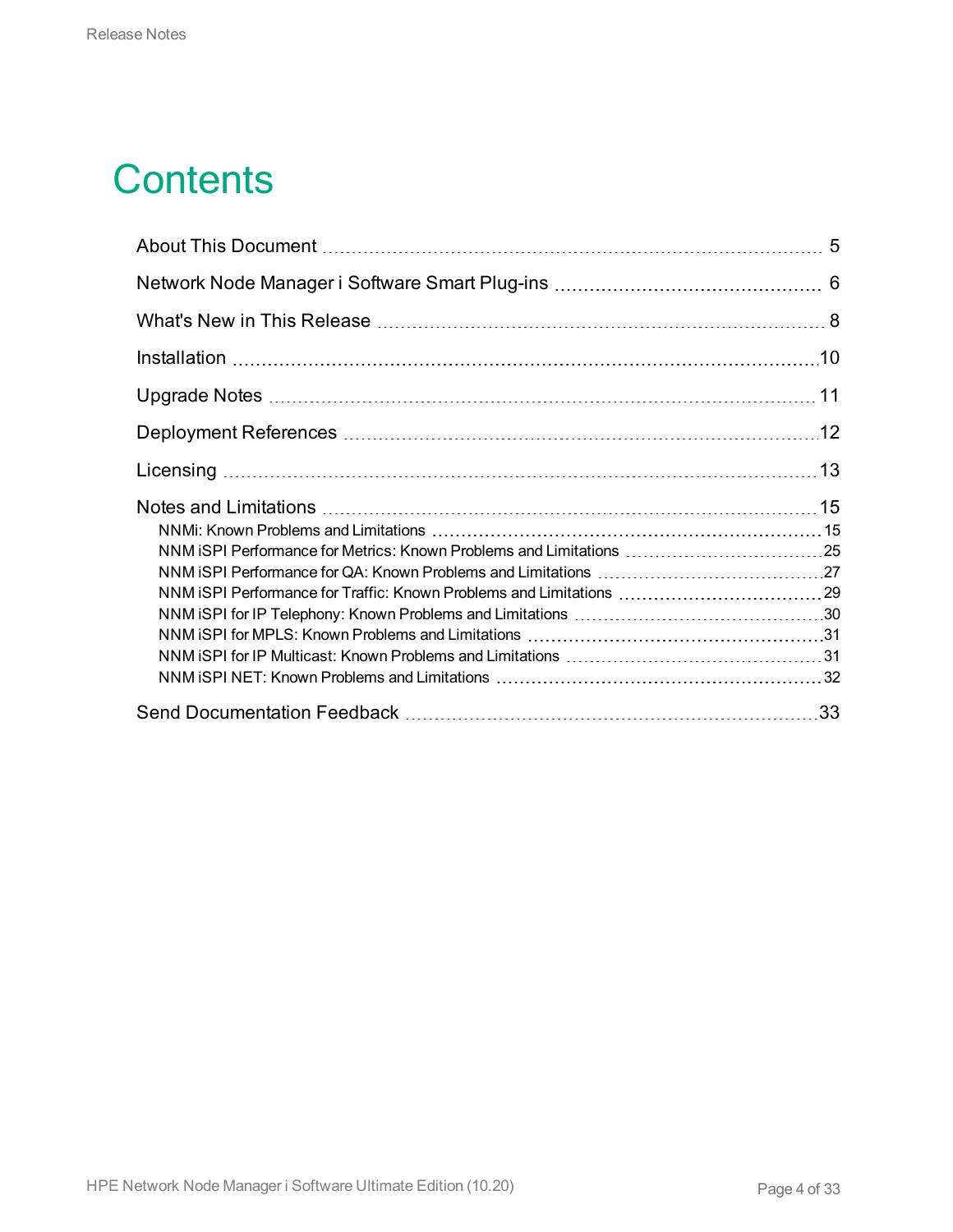## <span id="page-4-0"></span>About This Document

**Note:** Obtain the latest copy of this document from here:

<https://softwaresupport.hpe.com/km/KM02208873>

This document is an overview of the changes made to Network Node Manager i Software Ultimate Edition (NNMi Ultimate). It contains important information that is not included in books or Help.

Although this document is designed to provide information about NNMi Ultimate, you can see the information about all NNMi licenses in ["Licensing"](#page-12-0) on page 13.

## Support Matrix

For information about the installation requirements and compatibility with other products, see the Network Node Manager i Software Ultimate Edition Support Matrix.

The support matrix may be updated between releases, and so is only available at the HPE Support web site:

<https://softwaresupport.hpe.com/km/KM02208874>

The support matrix includes the following information:

<sup>l</sup> **Requirements**

- Hardware
- Operating System
- Web Browsers
- Virtualization Products
- High-Availability Products
- <sup>l</sup> **Compatibility**
	- Languages
	- HPE Software Integrations
	- HPE Software Coexistence
- <sup>l</sup> **Performance, Sizing, and Other Recommendations**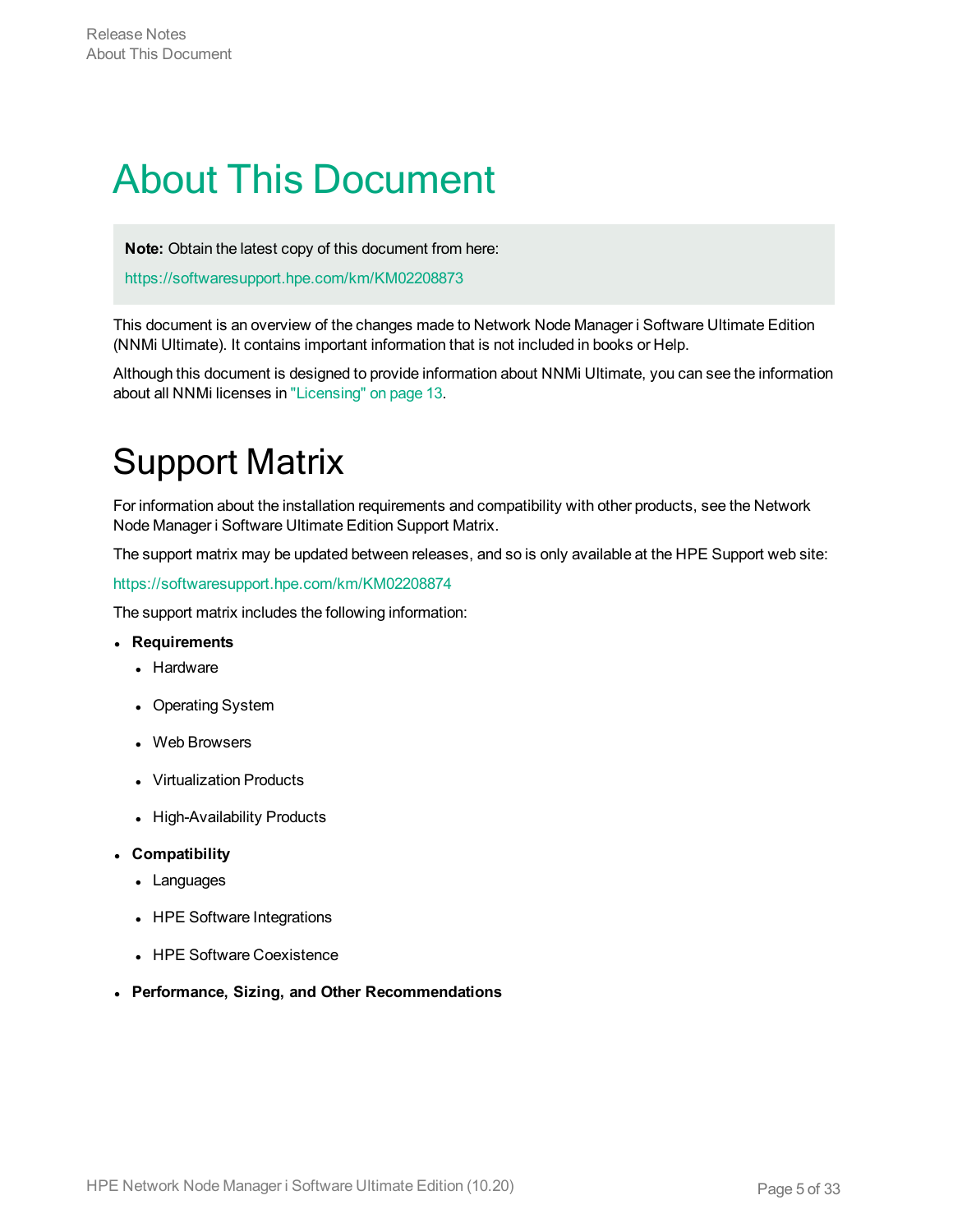# <span id="page-5-0"></span>Network Node Manager i Software Smart Plug-ins

NNMi Ultimate includes additional Network Node Manager i Software Smart Plug-ins (NNM iSPIs) that help you extend the fault monitoring capability.

Here is the list of NNM iSPIs that are available with NNMi Ultimate:

#### **Network Node Manager iSPI Performance for Metrics Software (NNM iSPI Performance for Metrics)**

The NNM iSPI Performance for Metrics 10.20 media provides the following software programs:

- <sup>l</sup> **Network Performance Server (NPS):** NPS provides the infrastructure to analyze the performance characteristics of your network. With the performance data collected by the HPE Network Node Manager i Software Smart Plug-ins (iSPIs), NPS builds data tables, runs queries in response to user selections, and displays query results in web-based reports that enable you to diagnose and troubleshoot problems in your network environment.
- <sup>l</sup> **NNM iSPI Performance for Metrics:** The NNM iSPI Performance for Metrics provides the core performance management capability to NNMi by gathering and monitoring the metric data polled by NNMi from different network elements. The combination of NNMi and NNM iSPI Performance for Metrics enables you to monitor the operational performance of your network infrastructure.

The NNM iSPI Performance for Metrics also provides you with sets of embedded dashboard screens and predefined reports in the form of Extension Packs to analyze the performance data polled by NNMi.

#### **Network Node Manager iSPI Performance for Quality Assurance Software (NNM iSPI Performance for QA)**

The NNM iSPI Performance for QA monitors the quality of network service levels discovered by NNMi to ensure network services are performing to the desired levels.

The NNM iSPI Performance for QA also provides the Intelligent Response Agent (iRA), which monitors performance of such response probes on the Windows and Linux systems that NNMi is managing. This allows for more precise source-to-destination tests and prevents additional load on critical network devices.

#### **Network Node Manager iSPI Performance for Traffic Software (NNM iSPI Performance for Traffic)**

The NNM iSPI Performance for Traffic tracks and reports on all network traffic in an enterprise that is being collected via the industry-standard NetFlow, JFlow, SFlow, and IPFIX traffic data capture methodologies. It provides aggregated and detailed reports on the volume of traffic flowing between host servers, which can be scoped by individual router interfaces. It can characterize all applications in the system by means of powerful configurable rules and thus presents an integrated view of packet flow in the network.

#### **Network Node Manager iSPI for IP Multicast Software (NNM iSPI for IP Multicast)**

The NNM iSPI for IP Multicast extends NNMi to be aware of IP multicast environments. It improves fault isolation for IP multicast applications by automatically discovering and displaying views of multicast nodes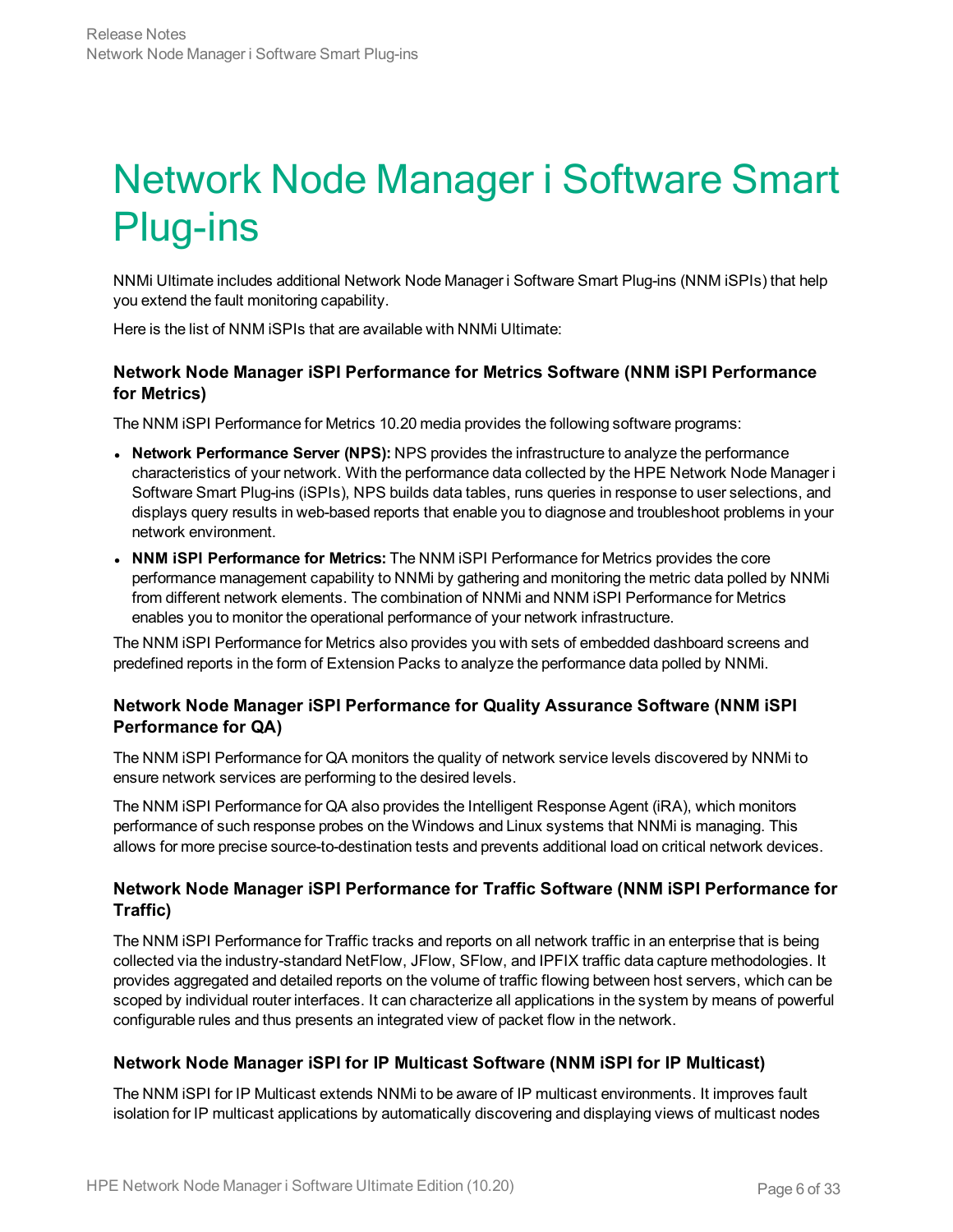and interfaces and their relationships, as well as generating alarms based on events related to the multicast environment.

#### **Network Node Manager iSPI for MPLS Software (NNM iSPI for MPLS)**

The NNM iSPI for MPLS monitors multiprotocol label switching (MPLS) service availability and inventory. In addition to traditional Layer 3 virtual private networks (L3 VPN), the NNM iSPI for MPLS handles core, trafficengineered, and pseudo-wire management (L2 VPN).

#### **Network Node Manager iSPI for IP Telephony Software (NNM iSPI for IP Telephony)**

NNM iSPI for IP Telephony provides comprehensive fault and availability management of your businessessential IP telephony service. This iSPI provides discovery and in-depth monitoring for the critical IP telephony infrastructure, including gateways, gateway endpoints and channels, gatekeepers, and IP phones. It also improves efficiency by giving telecom and data teams a common diagnostic and monitoring solution. The NNM iSPI for IP Telephony supports Avaya, Cisco, and Nortel IP telephony systems.

#### **Network Node Manager iSPI Network Engineering Toolset Software (NNM iSPI NET)**

NNM iSPI NET delivers key tools and workflow automation for network engineers and operators. It provides workflow automation from an embedded limited-use version of HPE Operations Orchestration software. The NNM iSPI NET also provides trap analytic capabilities and topology export to Microsoft Visio. Both the tools and the workflow automation save operators and engineers time when it is most valuable—during a problem resulting in faster repairs and less downtime.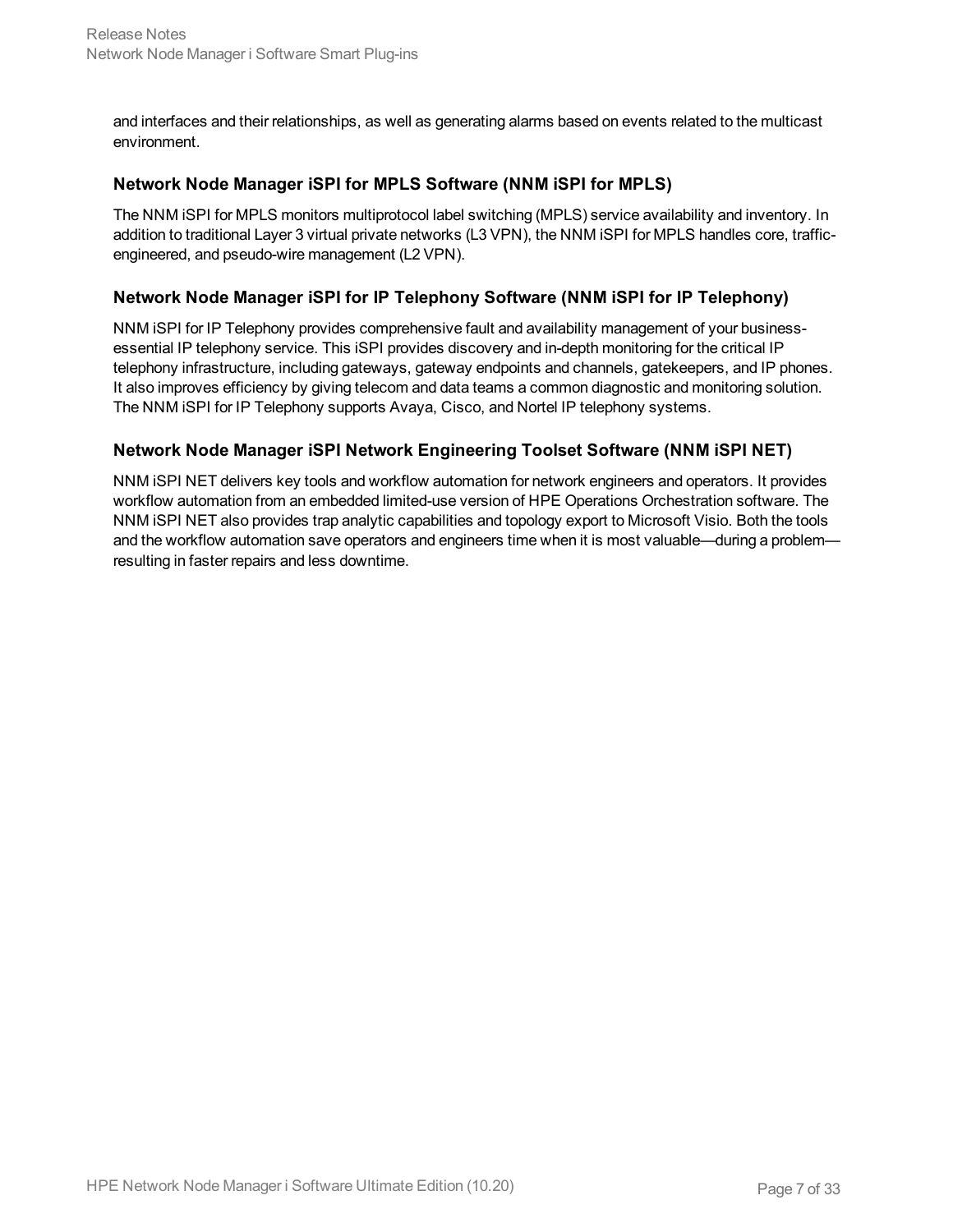## <span id="page-7-0"></span>What's New in This Release

NNMi Ultimate includes the supplementary add-in components (also known as iSPIs) along with the core NNMi software. This section lists all the new features added to NNMi as well as iSPIs.

#### Feature Updates

#### **Use of Federal Information Processing Standard (FIPS) 140-2-Validated Cryptographic Modules**

The NNMi Premium (NNMi, NNM iSPI Performance for Metrics, and NNM iSPI Performance for QA) can be configured to use FIPS 140-2-validated cryptographic modules. For more information, see the *NNMi 10.20 Hardening Guide*.

A new command-line tool—nnmkeytool.ovpl—enables you to manage certificates when NNMi is configured to use the FIPS 140-2-validated cryptographic modules. For more information about nnmkeytool.ovpl, see the Reference Pages.

#### **New Look and Feel**

The NNMi and iSPIs now have new login screens and updated user interface.

#### **Distributed Database Support for NPS**

This version of the NNM iSPI Performance for Metrics media enables you to create a distributed deployment of NPS with multiple Database Server roles to share the workload and achieve faster response. For more information, see the *NNM iSPI Performance for Metrics Deployment Reference*.

#### **Enhanced Auditing**

The NNM iSPI Performance for Metrics and NNM iSPI Performance for QA provide enhanced auditing capability for NPS. Fore more information, see the *NPS Online Help* and *NNM iSPI Performance for QA Online Help*.

#### **New Integrations**

NNMi 10.20 supports integration with HPE Operations Analytics Premium and Ultimate 2.31.

#### **New Device Support for the NNM iSPI for IP Telephony**

The NNM iSPI for IP Telephony now supports Cisco Unified Communications Manager 10.x.

#### Platform and Web Browser Updates

The table below shows a summary of changes made to the supported platforms and web browsers for NNMi and iSPIs.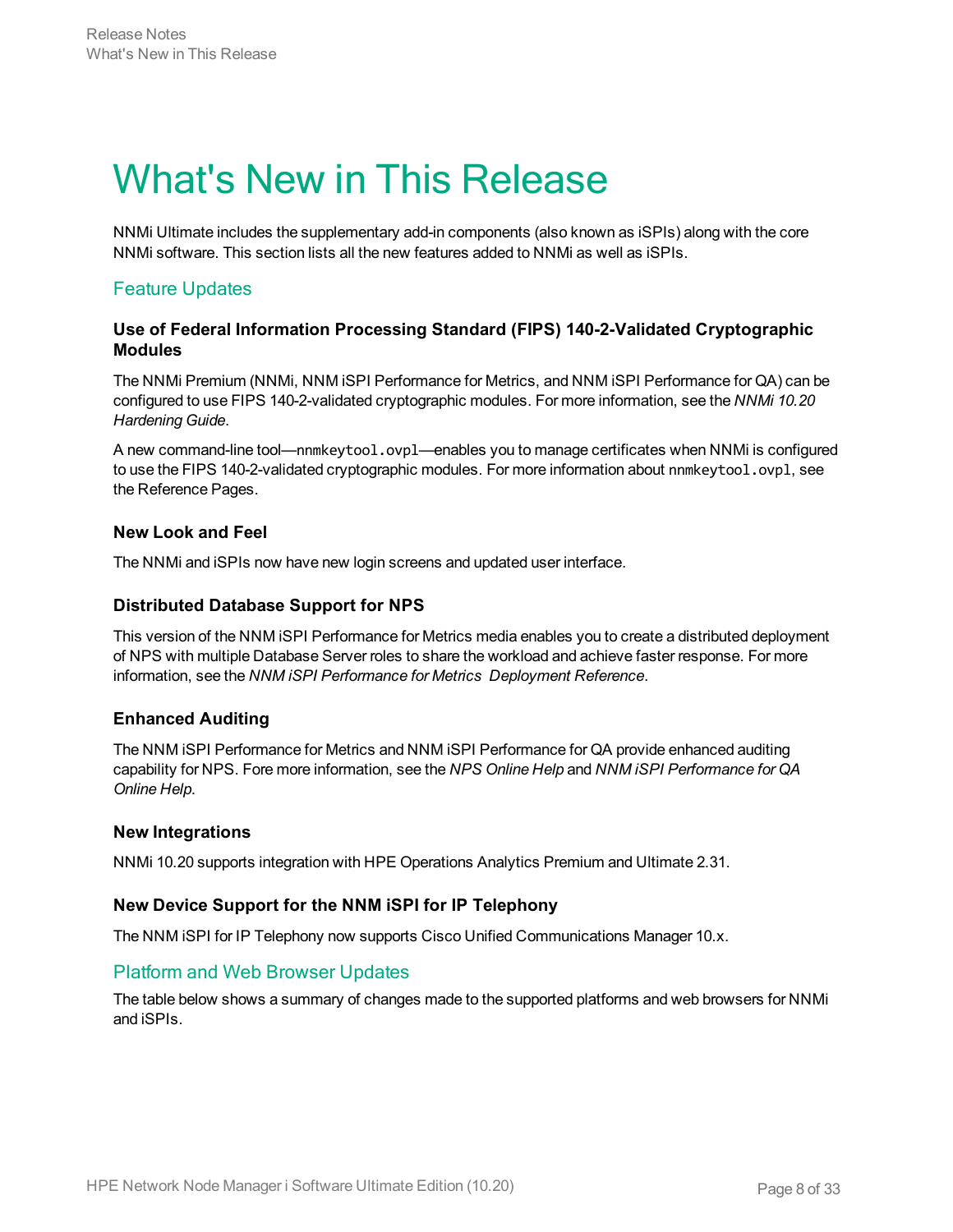For a detailed list of supported platforms, see the *NNMi Ultimate Support Matrix*.

NNMi Ultimate 10.20 has added support for the following platforms and browsers:

| Operating<br><b>Systems</b> | SUSE Enterprise Linux 12<br><b>Exception: NNM iSPI Performance for Metrics, NNM ISPI NET</b>                                                                                     |
|-----------------------------|----------------------------------------------------------------------------------------------------------------------------------------------------------------------------------|
| <b>Browsers</b>             | Safari 9.x on Mac OS X client<br>Note: NPS console and reports may have partial support for some browsers. See the<br>NNMiUltimate Support Matrix or NNMiPremium Support Matrix. |
|                             | Firefox ESR 45.x                                                                                                                                                                 |

NNMi Ultimate 10.20 has dropped support for the following platforms and browsers:

| <b>Virtualization Platform</b> | Microsoft Hyper-V 2008 R2 |
|--------------------------------|---------------------------|
| <b>Operating Systems</b>       | Windows Server 2008 R2    |
| <b>Browsers</b>                | Firefox ESR 38.x          |
|                                | Internet Explorer 10      |
|                                | Safari 8.x                |

The NNM iSPI NET 10.20 has dropped support for MySQL database and added support for the PostgreSQL database. For more information, see the *NNMi Ultimate Support Matrix*.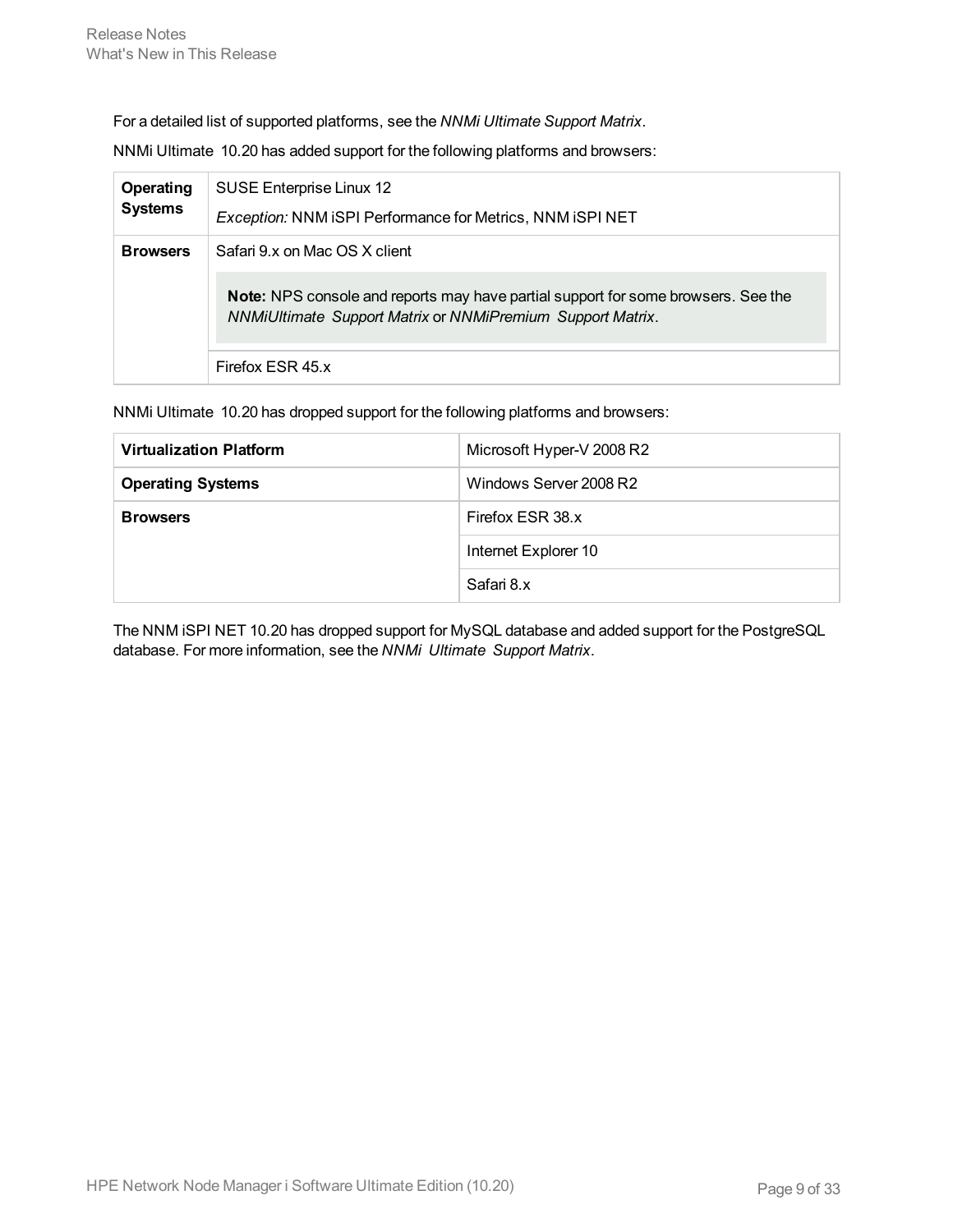## <span id="page-9-0"></span>Installation

You can find steps to install all the constituent products of NNMi Ultimate in the following documents:

| <b>Product</b>                          | <b>Document</b>                            | <b>Available On</b>                           |
|-----------------------------------------|--------------------------------------------|-----------------------------------------------|
| <b>NNMi</b>                             | Interactive Installation and Upgrade Guide | • Product media<br>• Manuals web<br>site      |
| <b>NNM ISPI NET</b>                     | Interactive Installation and Upgrade Guide | • Product media<br>• Manuals web<br>sites     |
| <b>NNM ISPI Performance for Metrics</b> | Interactive Installation and Upgrade Guide | • Product media<br>• Manuals web<br>site      |
| NNM iSPI Performance for QA             | Interactive Installation and Upgrade Guide | • Product media<br>• Manuals web<br>site      |
| NNM ISPI Performance for Traffic        | Interactive Installation and Upgrade Guide | • Product media<br>• Manuals web<br>site      |
| NNM iSPI for IP Telephony               | Interactive Installation and Upgrade Guide | • Product media<br><b>Manuals web</b><br>site |
| NNM iSPI for MPLS                       | Interactive Installation and Upgrade Guide | • Product media<br><b>Manuals web</b><br>site |
| NNM iSPI for IP Multicast               | Interactive Installation and Upgrade Guide | • Product media<br><b>Manuals web</b><br>site |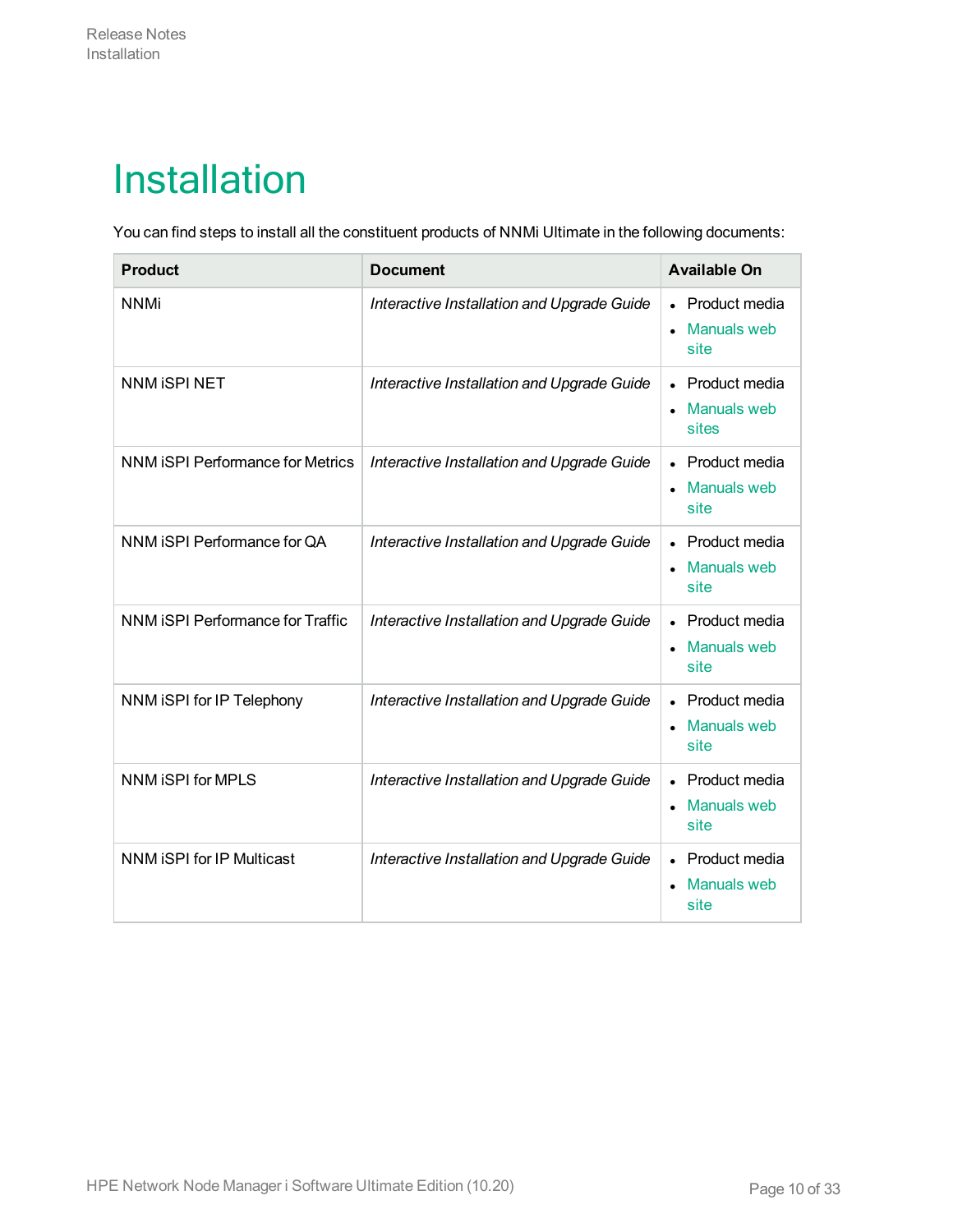## <span id="page-10-0"></span>Upgrade Notes

#### **NNMi**

- <sup>l</sup> Read the *NNMi Interactive Installation and Upgrade Guide* for supported paths for upgrading to NNMi 10.20.
- NNMi 10.20 introduces a Public Key Cryptography Standards (PKCS) #12 repository to store certificates. When you upgrade an older version of NNMi to the version 10.20, the PKCS #12 file-based certificate management does not immediately come into effect and NNMi continues to use the JKS repository for certificate management.

See the *NNMi Deployment Reference* for more information.

• Upgrading in the Global Network Management (GNM) environment

In a GNM environment, always upgrade the global manager first, and then upgrade regional managers. In the interval when the global manager is already upgraded to NNMi 10.20 and regional managers are yet to be upgraded to NNMi 10.20, the NNMi management servers can continue to function as expected. However, you must upgrade all the NNMi management servers in a GNM environment to NNMi 10.20 at the earliest.

• The JMX Console support UI is now disabled by default for new NNMi installations. HPE recommends that, after upgrading to NNMi10.20 from an older version, you disable the JMX Console feature to improve product security. See the *NNMi Hardening Guide* for more information.

#### **NNM iSPI Performance for Metrics**

- <sup>l</sup> Read the *NNM iSPI Performance for Metrics Interactive Installation and Upgrade Guide* for supported paths for upgrading to NNMi10.20.
- NPS is not supported on Red Hat Enterprise Linux 7.x. Therefore, you cannot upgrade the operating system of the NPS system from Red Hat Enterprise Linux 6.x to Red Hat Enterprise Linux 7.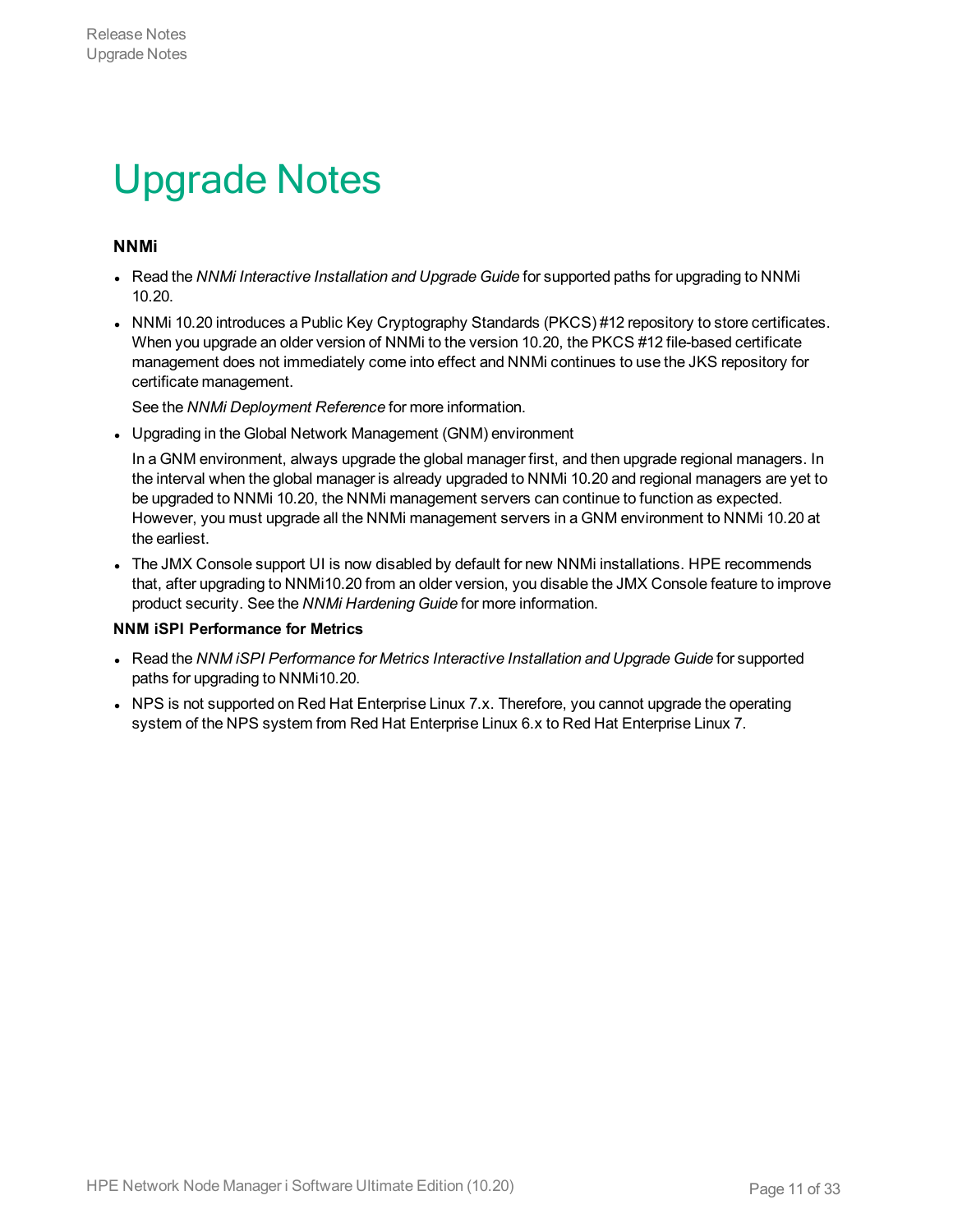## <span id="page-11-0"></span>Deployment References

The *Deployment References* are web-only documents providing advanced deployment, configuration, and maintenance. To obtain a copy of the most current version, go to the following locations:

- NNMi: <https://softwaresupport.hpe.com/km/KM02208853>
- NNM iSPI Performance for Metrics: <https://softwaresupport.hpe.com/km/KM02208900>
- NNM iSPI Performance for QA: <https://softwaresupport.hpe.com/km/KM02209015>
- NNM iSPI Performance for Traffic: <https://softwaresupport.hpe.com/km/KM02208915>
- NNM iSPI for IP Multicast: <https://softwaresupport.hpe.com/km/KM02423484>
- NNM iSPI for MPLS: <https://softwaresupport.hpe.com/km/KM02423484>
- NNM iSPI for IP Telephony: <https://softwaresupport.hpe.com/km/KM02423486>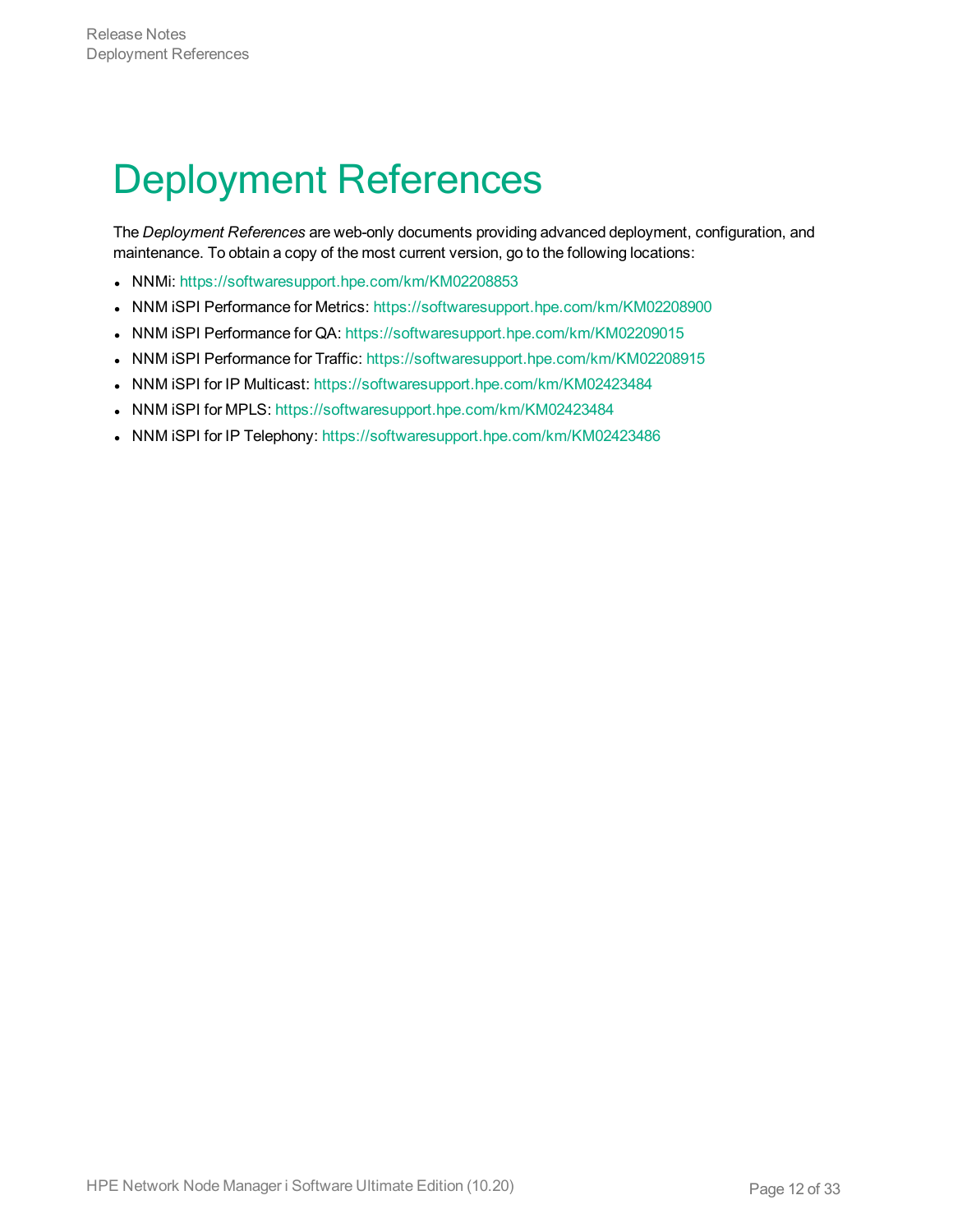# <span id="page-12-0"></span>**Licensing**

The NNMi installer activates an instant-on 60-day/250-node license. This license also temporarily enables the NNMi [Ultimate](#page-13-0) features for the 60-day trial period.

To check the validity of your NNMi licenses, in the NNMi console click **Help → System Information**, and then click **View Licensing Information**. Compare the Capacity count with the Consumption count to see how much unused capacity is remaining.

If you are using the NNM iSPI for IP Telephony as a feature of NNMi Ultimate, every ten IP Phones managed by the NNM iSPI for IP Telephony counts as one NNMi node for the purposes of licensing. The license node consumption due to these IP phones is not automatically added to the Consumption value for the NNMi Ultimate license. You can determine the NNMi Ultimate node license count consumed by the NNM iSPI for IP Telephony by running the nmsiptlicinfo.ovpl command provided with the NNM iSPI for IP Telephony.

In the documentation, any feature marked *NNMi Advanced* also applies to NNMi Premium and NNMi Ultimate. Likewise, anything marked as *NNMi Premium* also applies to NNMi Ultimate. Each of these is a super-set of the preceding one in the following order: NNMi Advanced, NNMi Premium, and NNMi Ultimate. Any feature marked *NNM iSPI Performance for Metrics* also applies to NNMi Premium. Some items marked *iSPI NET* apply to NNMi Premium (Trap Analytics and Visio Map Export); all items marked "iSPI NET" apply to NNMi Ultimate.

**Note:** NNMi uses a node-based licensing scheme (that is, you can monitor a limited number of managed nodes with each NNMi license key).

Each device with a Device Profile of vmwareVM is equivalent to 1/10<sup>th</sup> node.

All other devices are equivalent to one discovered node.

#### <span id="page-12-1"></span>Advanced

**Note:** In these Release Notes and the online help, any feature marked NNMi Advanced also applies to NNMi Premium and NNMi Ultimate. Likewise, anything marked as "NNMi Premium" also applies to NNMi Ultimate. Each of these is a superset of the preceding one in the following order: NNMi, NNMi Advanced, NNMi Premium, and NNMi Ultimate. Any feature marked NNM iSPI Performance for Metrics also applies to NNMi Premium. Some items marked iSPI NET apply to NNMi Premium (Trap Analytics and Visio Map Export); all items marked iSPI NET apply to NNMi Ultimate.

An NNMi Advanced license enables the following features:

- All features licensed by the base NNMi license.
- IPv6 Discovery and Monitoring
- Monitoring of router redundancy groups (HSRP, VRRP).
- Support for port aggregation protocols (for example, PaGP) with results displayed in the Link Aggregation tab of the Interface form.
- HPE Route Analytics Management Software (RAMS) integration for RAMS traps and path information from RAMS, enhancing the path displayed in Path View.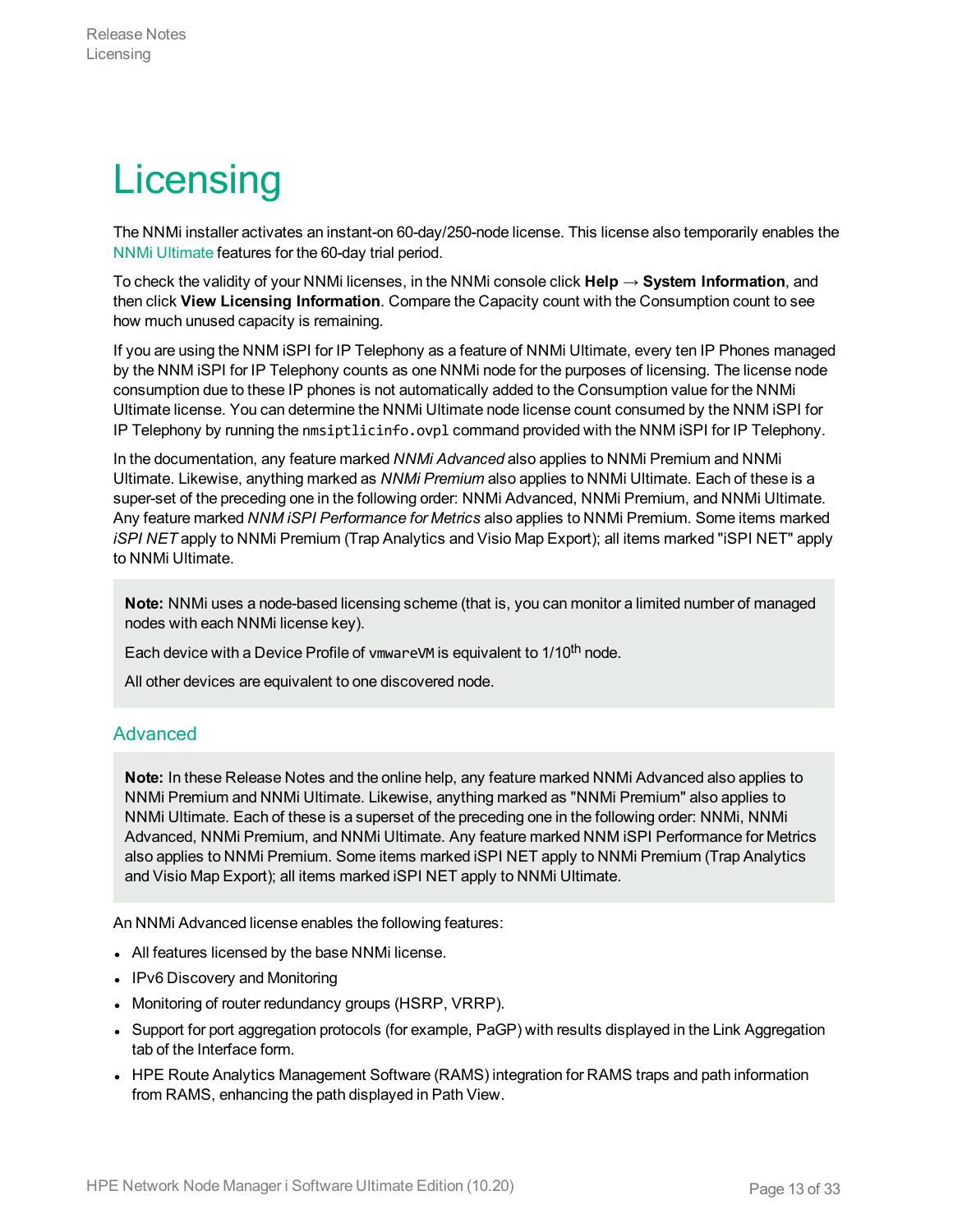- Extension of path visualization (for example, Equal Cost Multi-Path). When multiple paths are possible, the user interface provides for selection of specific paths for opening an NNM iSPI Performance for Metrics path health report.
- MPLS WAN Clouds (RAMS) view from the Inventory workspace, including map views of the MPLS WAN cloud; see *Using Route Analytics Management Software (RAMS) with NNMi Advanced* in the NNMi help.
- VMware ESXi and virtual machine management
- Global Network Management. (The global manager requires an NNMi Advanced license; regional managers do not.)

#### <span id="page-13-1"></span>NNMi Premium

An NNMi Premium license enables the following features:

- All NNMi [Advanced](#page-12-1) features.
- The SNMP Trap Analytics feature of iSPI NET.
- The Visio Export feature of iSPI NET.
- The NNMi Developer Toolkit. See the SDK documentation and examples located in the %NnmInstallDir%\doc folder (Windows) or \$NnmInstallDir/doc directory (Linux).
- HPE Network Node Manager iSPI Performance for Metrics. This software requires a separate installation. See the NNM iSPI Performance for Metrics documentation for details.
- HPE Network Node Manager iSPI Performance for Quality Assurance. This software requires a separate installation. See the NNM iSPI Performance for Quality Assurance documentation for details.

<span id="page-13-0"></span>See the help topic Purchase HPE Network Node Manager i Smart Plug-ins and More for more information.

#### NNMi Ultimate

An NNMi Ultimate license enables the following features:

- All NNMi [Premium](#page-13-1) features.
- <sup>l</sup> **The Diagnostics feature of iSPI NET.** This feature requires a separate installation of an iSPI NET Diagnostics Server or an HPE Operations Orchestration server. See the *HPE NNM iSPI Network Engineering Toolset Planning and Installation Guide* for more information.
- <sup>l</sup> **HPE Network Node Manager iSPI Performance for Traffic.** This software requires a separate installation. See the NNM iSPI Performance for Traffic documentation for details.
- <sup>l</sup> **HPE Network Node Manager iSPI for IP Multicast.** This software requires a separate installation. See the NNM iSPI for IP Multicast documentation for details.
- <sup>l</sup> **HPE Network Node Manager iSPI for IP Telephony.** This software requires a separate installation. See the NNM iSPI for IP Telephony documentation for details.
- <sup>l</sup> **HPE Network Node Manager iSPI for MPLS.** This software requires a separate installation. See the NNM iSPI for IP Multicast documentation for details.

See the help topic *Purchase HPE Network Node Manager i Smart Plug-ins and More* for more information.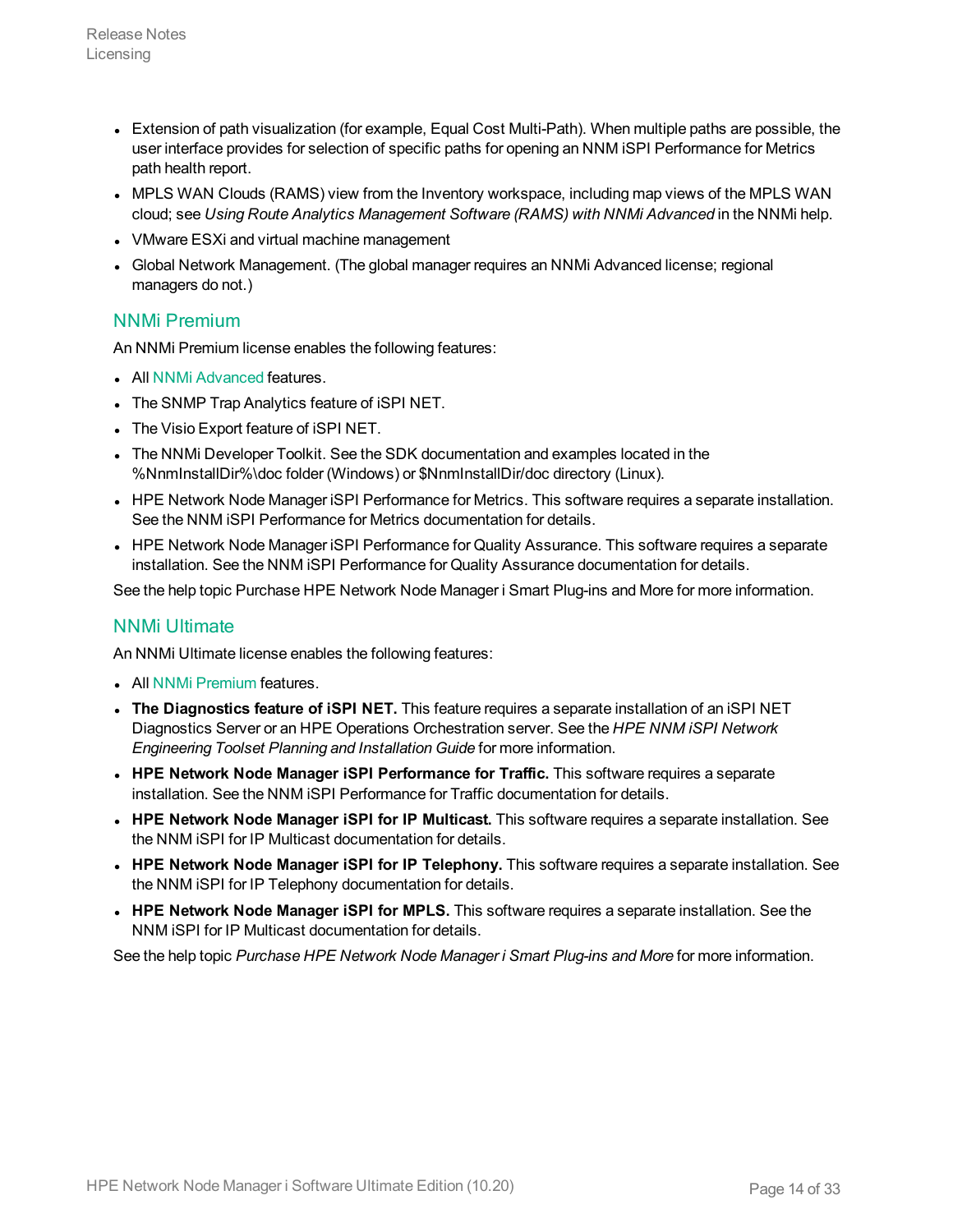## <span id="page-14-0"></span>Notes and Limitations

NNMi, NPS, and iSPIs contain open source and third-party software components that are listed in the *NNMi Open Source and Third Party Software License Agreements* document. Do not independently apply any patches or updates released by these open source communities and third parties. HPE does not support environments where such components are updated by patches that are not released and certified by HPE.

<span id="page-14-1"></span>For more information about open defects, visit HPE [Software](http://www.hp.com/managementsoftware/support) Support Online, or contact your HPE Support representative directly.

### NNMi: Known Problems and Limitations

#### **VMware Management**

• If you disable an ESXi VMNIC (using ESXi tools), and then ultimately unplug the cable on the VMNIC, the NNMi console continues to show the VMNIC s *disabled* (and not *unknown*).

#### *Workaround.* Restart the ESXi host.

- Missing LAG information in VMware devices—-An ESXi server configured with distributed vSwitch with Link Aggregation Group or Link Aggregation Control Protocol (LAG/LACP) will not show the correct connection information. LAG or LACP information cannot be retrieved via the IEEE8023-LAB-MIB. Thus, the LAG information is determined by the access switch connected to the ESXi host and not from the ESXi host itself.
- VM node reconciliation problem between tenants—-This problem appears only if all of the following conditions are true:
	- NNMi discovers a Virtual Machine (VM) through two different discovery methods. Once the VM is discovered using a Web Agent, and then the same VM is discovered again using an SNMP Agent.
	- The two instances of the VM are assigned to two different tenants during the discovery process, which is possible when:
		- $\circ$  One VM instance is auto-discovered when its ESXi server is seeded and the ESXi server is configured for one tenant.
		- The other VM instance is initially discovered when its IP address is seeded and this seed object is configured to be assigned a different tenant.

As a result, two instances of the same VM appear in the NNMi inventory.

When you assign the Web Agent-discovered VM instance to the tenant where the SNMP Agentdiscovered VM instance belongs (or vice versa), the VM instance that is assigned to the new tenant replaces the VM instance that already resided in that tenant.

*Workaround.* When discovering VMs, assign the ESXi server and its VMs to the same tenant first, and then move VM instances to tenants of your choice. This enables NNMi to merge the VM data collected from multiple agents before the VM is assigned to a different tenant.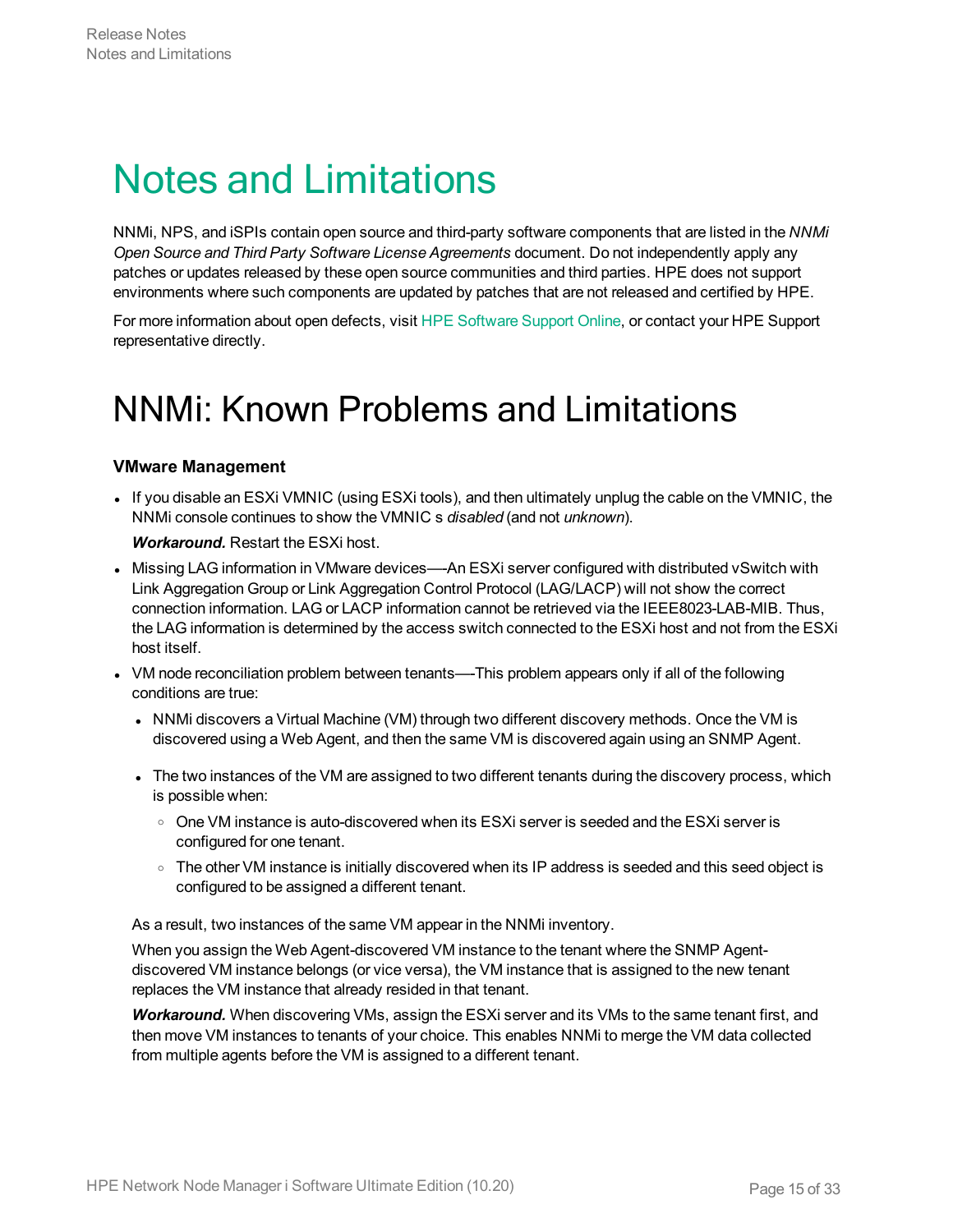- VM name and host name during initial discovery—-When the initial discovery continues, it is possible that the VM name and the host name of a VM are set to the Partition ID of the VM. Once the discovery of the VM completes, the correct VM name and host name are set.
- VMware SNMP agent fails to return vMotion details—-VMware ESXi server 5.x may stop responding to SNMP requests from NNMi. As a result, NNMi may not receive the information necessary to detect the vMotion that enabled VMs to move from one ESXi server to another. When this occurs, NNMi is unable to detect that a VM has moved to a different ESXi server.

To verify that a VMware ESXi SNMP agent is returning valid information, you can issue the following command on the NNMi management server:

**nnmsnmpwalk.ovpl** *<ESXi\_SERVER\_NAME>* **.1.3.6.1.4.1.6876.2.1.1 .1.3.6.1.4.1.6876.2.4.1.7**

This command queries the SNMP agent on the ESXi server for two private MIB objects, which the ESXi server should correctly respond to with appropriate information. If the response is "No MIB objects contained under subtree," the SNMP agent is not returning information necessary for NNMi to detect movement of VMs.

*Workaround.* Restarting the SNMP Agent on the VMware ESXi server may resolve the problem. If not, rebooting the ESXi server should resolve the problem. Also, make sure that your ESXi server has installed the latest software updates provided by VMware.

The periodic configuration poll of the ESXi server by NNMi, usually executed every 24 hours, will also detect the current state of ESXi servers and will enable NNMi to update the correct location of all VMs that might have moved during the past 24 hours. A manual configuration poll of the ESXi server can also be performed to achieve the same refresh of VM status and location.

#### **Domain Name System (DNS) Configuration Known Problems**

- Spiral Discovery depends on a well-configured Domain Name System (DNS) to convert discovered IP Addresses to hostnames. An improperly configured name server results in significant performance degradation. See **Help → Help for Administrators** and view the topic **Discovering Your Network → Prerequisites for Discovery**.
- For Linux NNMi servers that do not have a DNS server configured and include only "IP-to-Hostname" mappings in the server's /etc/hosts file, additional configuration is needed. If the /etc/hosts file has entries such as the following:
	- 1.1.1.1 testnode

2.2.2.2 testnode

- 3.3.3.3 testnode
- 4.4.4.4 testnode

for the node "testnode" to be discovered as a single non-SNMP node with four IP addresses, edit the /etc/host.conf file to include the following line:

multi on

This will ensure that all IP addresses will be returned for the single node.

#### **IPv6 Known Problems and Limitations**

- Unsupported IPv6 features; the following are not available in NNMi:
	- IPv6-only management server
	- IPv6 Network Path View (Smart Path)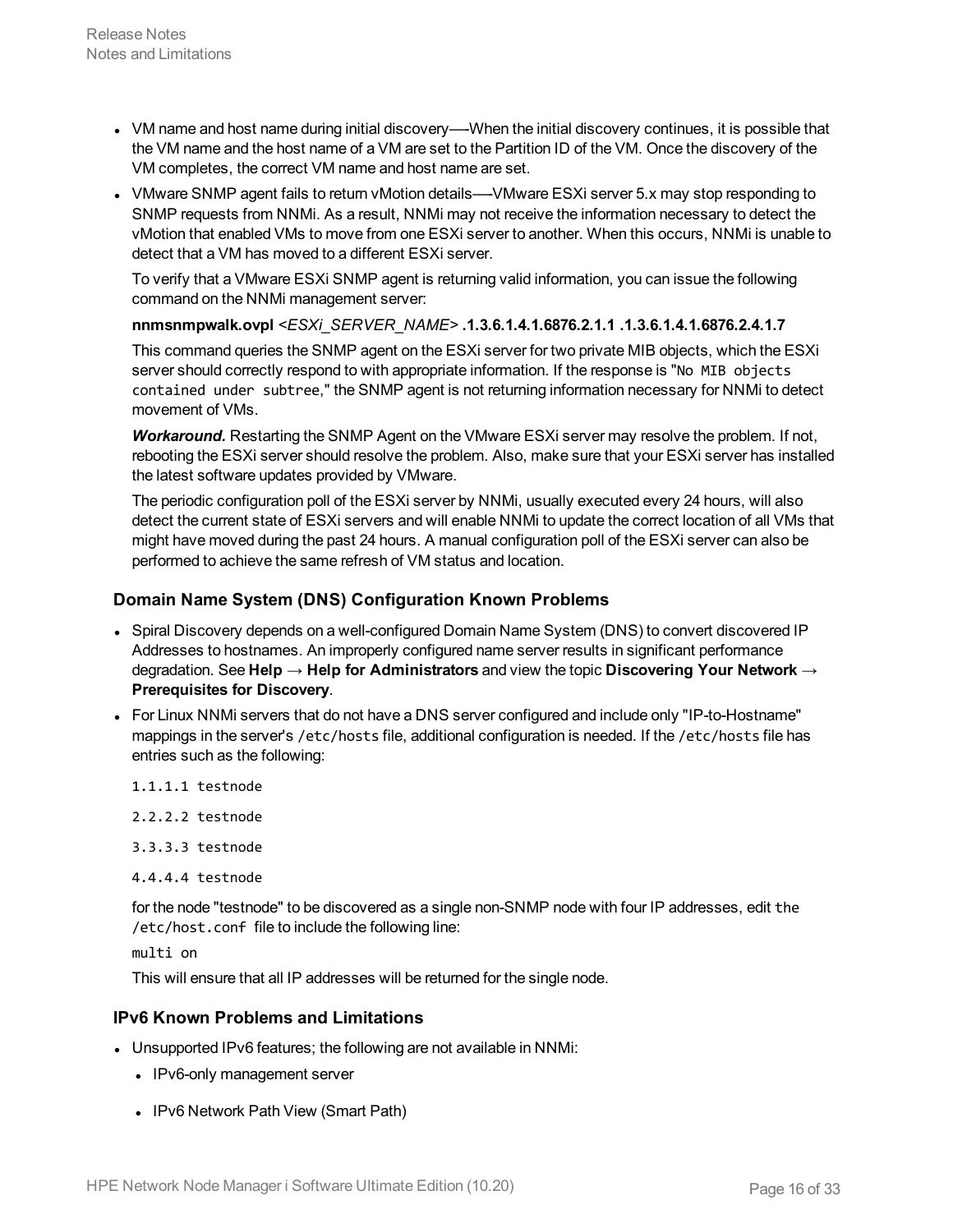- IPv6 Subnet Connection Rules
- IPv6 Ping Sweep for auto-discovery
- IPv6 Address Fault monitoring through SNMP (not available for IPv4 Addresses either)
- IPv6 Link Local Address are not supported for fault monitoring, as discovery seeds, or as Auto-Discovery hints

#### **Device Support Known Limitations**

Device support known limitations can be found in the *HPE Network Node Manager i [Software](https://softwaresupport.hpe.com/km/KM02208863) (NNMi) Device [Support](https://softwaresupport.hpe.com/km/KM02208863) Matrix*.

#### **Integration Known Problems**

- (BSM / UCDMB Topology Integration) Integration module synchronizes the NNMi Interface attribute ifIndex with the InterfaceIndex attribute of Interfaces in BSM/UCMDB. The SNMP standard allows for Long numeric values for ifIndex that NNMi supports. BSM/UCMDB, however, does not yet allow for values longer than what is allowed for an Integer (2147483647). As such, some Interface indexes are truncated when they are synchronized to BSM/UCMDB. A common example of where NNMi uses values that exceed the smaller Integer limit are in the case of ESXi Host virtual interfaces. When comparing interface index values with these very large index values, you may find that they are truncated to smaller values in BSM/UCMDB. The correct index value is the one found in NNMi.
- (BSM Integration) If you are an NNMi or BSM administrator and are using NNMi Visualizations within HPE Business Service Management (BSM), do not include the Path View component in the MyBSM portal component gallery. This component is not enabled.
- (Northbound Integration) Northbound integration is disabled under the NNMi Community edition license. After a full license is installed, northbound integration can be re-enabled by reconfiguring a northbound destination.
- (Netcool Integration) The NNMi-provided Netcool rules found in nnmi.include.rules use column attributes that may be overwritten or cleared by other rules deployed at run time. If some attributes of Netcool traps received from NNMi have missing or incorrect data, this may be an area to consider for troubleshooting. It may be helpful to include details by specifying "details(\$\*)" in nnmi.include.rules in order to verify the final value of certain attributes and variables once received. The NNMi Netcool probe rules are designed to operate within the framework of the Netcool Knowledge Library rule set. The NNMi rules store key NNMi incident information in unused alarm columns to enable "right click" tools to be launched from Webtop or the Web GUI. "Compatibility" rules that are distributed with the Netcool Knowledge Library might overwrite these values and should be checked if the "right click" tools fail to launch because of missing data. See rules defined in \$NC\_RULES\_HOME/include-compat. The columns to check include @LocalNodeAlias, @LocalSecObj, @LocalPriObj, and @LocalRootObj, @RemoteNodeAlias, @RemotePriObj, @RemoteSecObj, and @RemoteRootObj.

#### **Internet Explorer Browser Known Problems**

• The telnet:// and ssh:// URLs are not enabled by default with Internet Explorer. See the Configuring the Telnet and SSH Protocols for Use by NNMi chapter in the Deployment Reference for instructions on how to enable the telnet and ssh protocols, which requires a registry change on each web browser client. Without this registry edit, selecting the **Actions → Node Access → Telnet...** (from client) or **Secure** Shell... (from client) menu item results in a The webpage cannot be displayed message.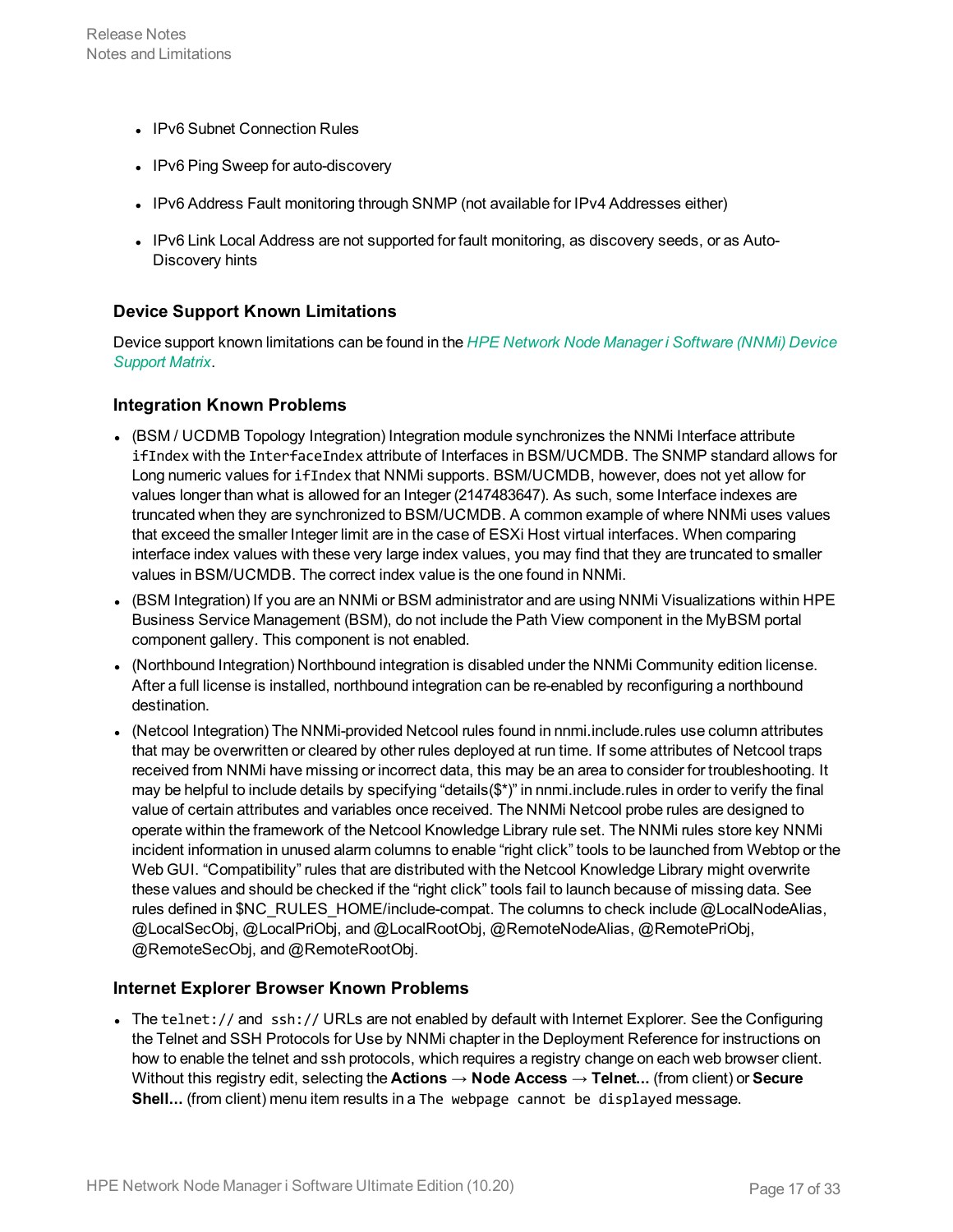- When using Internet Explorer, browser settings determine whether the name of an NNMi view or form displays in the title bar. To configure Internet Explorer to display view and form titles:
	- a. In Internet Explorer browser, click Tools, and then click Internet Options.
	- b. Navigate to the Security tab, Trusted Sites, Custom Level, Miscellaneous section.
	- c. Disable the Allow websites to open windows without address or status bars attribute.
- Internet Explorer tracks long running JavaScript operations, and displays a "This page contains a script which is taking an unusually long time to finish" message if a maximum number of JavaScript statements is exceeded. Complex map operations can exceed this maximum default of 5,000,000. To adjust the maximum time, the HKEY\_CURRENT\_USER\Software\Microsoft\Internet Explorer\Styles\MaxScriptStatements windows registry value must be modified. You can set it to 0xFFFFFFFF for infinity, however this is not recommended. For more information, see Microsoft Knowledge Base article http://support.microsoft.com/kb/175500.
- When launching one application from another that is in a different domain, Internet Explorer blocks the single sign-on session cookie. To fix this problem, add the application servers to the Trusted Sites zone for the web browser:
	- a. In Internet Explorer browser, click Tools, and then click Internet Options.
	- b. Navigate to the Security tab.
	- c. Select the Trusted sites icon, and then click Sites.
	- d. In the Trusted sites dialog box, add each application server the websites list.
- A known problem with memory growth exists in Internet Explorer when using the NNMi console. It might be necessary to periodically restart the Web browser if it is using too much memory.
- If Integration URLs are rendered inside a  $\leq$  frame  $\geq$  tag on a page that uses the Internet Explorer "Quirks" mode", a JavaScript error occurs. In Internet Explorer, URLs should not be launched in Quirks mode. Quirks Document mode is not standards compliant and NNMi does not support it at this time.

This situation might become an issue if an NNMi form or view is placed in an HTML document with other content, such as within a <frame> tag. The <DOCTYPE> tag at the top of the HTML document should be chosen to enable standards document mode. For example, the following DOCTYPE should not be used in a web page containing a frame that references an NNMi Integration URL:

<!DOCTYPE HTML PUBLIC "-//W3C//DTD HTML 4.0 Transitional//EN">

A better choice would be to use a strict DOCTYPE such as:

<!DOCTYPE html PUBLIC "-//W3C//DTD XHTML 1.0 Strict//EN" "http://www.w3.org/TR/xhtml1/DTD/xhtml1-strict.dtd">

- The Internet Explorer Developer Tools are useful for seeing and changing the browser and document mode.
- Internet Explorer sets a limit to the number of rows that can be shown in table views. A user cannot scroll to see all possible rows.

*Workaround.* Filter the table to show fewer rows. In practice this limit is about 30,000 rows, although it varies with font size.

#### **Other Limitations**

• If NNMi services running inside ovjboss start up slowly, the nnmaction process might stop shortly after it starts up. This is because nnmaction depends on certain event services in the NNMi ovjoss server, which continue to start up after ovjboss has completed its startup. The event services must be fully initialized for nnmaction to function normally. After nnmaction starts up, it monitors the event services, and if the event services are not fully initialized after a certain period of time, the nnmaction process exits. To resolve this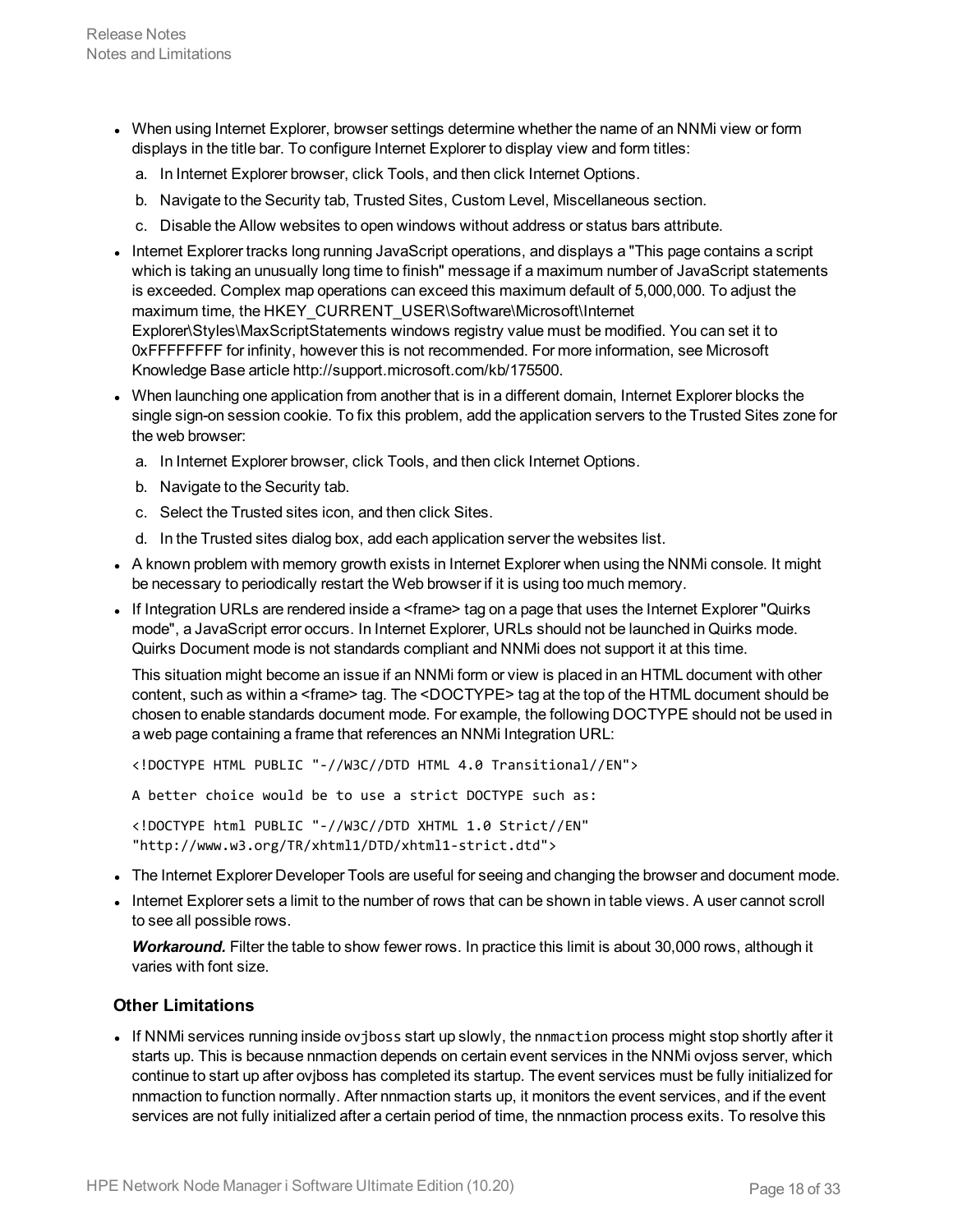issue, run the following from the command line to restart the nnmaction process: ovstart -c nnmaction

The standby node in an NNMi cluster can remain stuck in the standby state while it is trying to receive transaction logs from the active node. This can occur when the active node has recently generated a new database backup that took a long time to create, send to standby, or both. The standby has already acknowledged receipt of database transactions (through the continuous database updates sent through a separate socket), and the corresponding transaction log files, which are pending, have already been deleted from disk.

*Workaround.* Run the nnmcluster –dbsync operation.

- The NNMi console might time out and report an error if you try to delete a node having a large number of interfaces. Before deleting the node, you must first unmanage the node regardless of method for deletion. After you successfully unmanage the node, delete the node using the NNMi console. Alternately, use the nnmnodedelete.ovpl script to delete nodes having a large number of interfaces. For more information, see the nnmnodedelete.ovpl reference page or UNIX manpage.
- Large table views sorted on certain attributes may contain duplicate rows after paging
- Path View or Smart Path does not work in a multi-tenant environment.
- If an SNMP agent for a node is unreliable, the node component data discovered might differ between NNMi discoveries. For example, in rare cases, the SNMP agent might respond using data from the vendorspecific MIB during initial discovery and then use the standard MIB for a subsequent query. When a Node Component is re-discovered due to unreliable SNMP data, note the following: ◦Previous performance data for that Node Component might be lost.
- If SNMP Agent information that is used to identify the Node Component changes, it can appear as if a Node Component was removed or added.
- In NNMi map views, the web browser's zoom controls (CTRL-+ (plus) and CTRL-- (minus)) do not work properly. These keystrokes zoom the HTML text and not the icons themselves. Instead, use the map's keyboard accelerators (plus (+), minus (-), and equals (=) keys) or toolbar buttons to zoom.
- Redirection of .ovpl scripts on Windows using the implicit file association might not generate an output file. For example:

nnmstatuspoll.ovpl -node mynode > out.log

If you are not able to view the output file, run the command explicitly from Perl in a command window:

"%NnmInstallDir%\nonOV\perl\a\bin\perl.exe" "%NnmInstallDir%\bin\nnmstatuspoll.ovpl" -node mynode > out.log

- A second option is to fix your Windows Registry:
- a. Back up the Windows Registry.
- b. Start the Windows Registry Editor (regedit.exe).
- c. Locate and then click the following key in the registry: HKEY\_LOCAL\_MACHINE\Software\Microsoft\Windows\CurrentVersion\Policies\Explorer
- d. On the Edit menu, click **Add Value**, and then add the following registry value:
	- <sup>o</sup> Value name: InheritConsoleHandles
	- <sup>o</sup> Data type: REG\_DWORD
	- <sup>o</sup> Radix: Decimal
	- <sup>o</sup> Value data: 1
- e. Quit the Windows Registry Editor.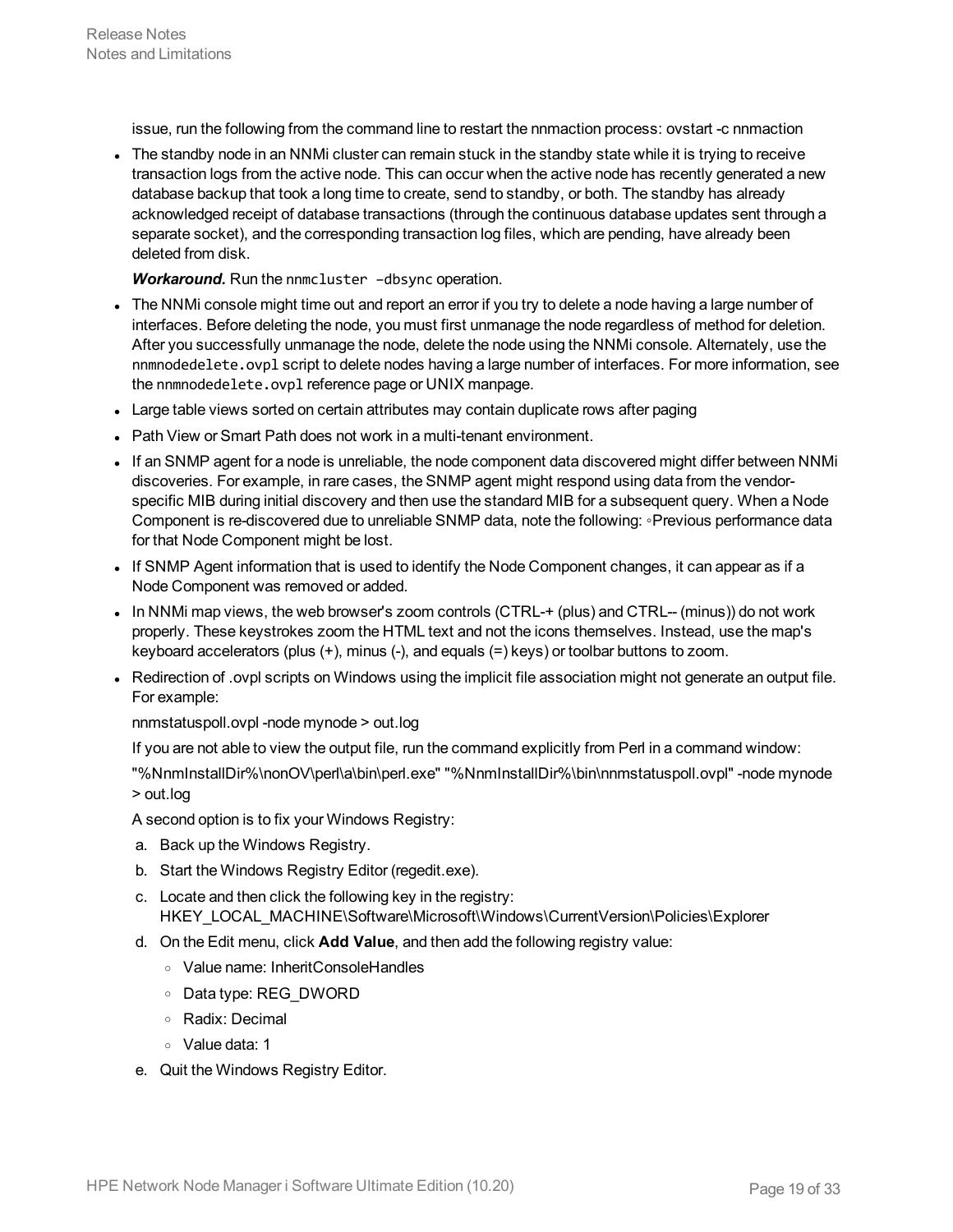- If devices do not respond with required SNMP MIB values, NNMi discovery might not find nodes, Layer 2 connections, or VLANs. See Supported Network Devices in the *HPE Network Node Manager i Software Device Support Matrix*.
- If the NNMi management server has a firewall blocking incoming HTTP requests, you cannot start the NNMi console remotely. The Linux firewall is enabled by default. You can either disable the firewall completely, or more specifically add other ports:

#### 161:udp, 162:udp, *<HTTPPORT>*:tcp

where <HTTPPORT> is the NNMi web server port as defined by the jboss.http.port value in the /var/opt/OV/conf/nnm/props/nms-local.properties file.

- If using LDAP to access your environment's directory services, you must log on to the NNMi console using the same case sensitivity of users as reported by the directory service. When the case sensitivity differs between what is returned from the directory service and the name with which you logged on, you cannot assign incidents to your user name and the My Incidents view does not work. Use **Actions > Assign Incidents** to view the list of valid user names, including the required case for each.
- NNMi application failover on Windows systems:
	- Application failover on the Windows platform can have some intermittent issues with Symantec Endpoint Protection (SEP) software that affect NNMi cluster operations. When the Standby node is attempting to receive the database backup, this operation sometimes fails because SEP is not releasing a file lock in a timely manner. The database file is automatically retransmitted on any failure, and this problem eventually clears itself.
	- When application failover is configured for Windows, system reboots or other issues might cause the psql command to fail, generating dialog boxes to the Windows desktop and the event viewer. These dialog boxes do not affect operation and can be ignored.
- When you perform an online backup of NNM, the database password is included in the backup. If you change the database password using the nnmchangeembddbpw.ovpl script after a backup is completed; then restore NNMi from the backup that includes the outdated password, the NNMi database fails to start. To restore your NNMi database, use a database backup that includes the new password.
- Attempting to delete a Custom Node Collection or Custom Poller Policy with a large number of Custom Polled Instances can fail. When the delete is attempted, the NNMi console shows the "busy circle" icon for a few minutes, and then an error dialog indicates a batch update failure. This case is more likely to happen when collecting data from a MIB table where there are multiple instances being polled for a given node. It is highly recommended that you filter only the instances that you want to poll to help minimize this issue and the load on NNMi.

#### *Workaround.*

a. If you are not able to delete the Custom Node Collection, try to delete each Custom Poller Policy on the Custom Node Collection individually.

For each Custom Poller Policy that fails to delete: a.If the policy has a MIB Filter value, change its value to a pattern that does not match any MIB filter variable value. Check the Custom Node Collection table to ensure that all nodes for that Custom Poller Policy have completed discovery. All Custom Polled Instances for this Custom Poller Policy should be removed.

b. If the Custom Poller Policy does not have a MIB filter value, change the Custom Poller Policy's Active State to Inactive. This action should cause all Custom Polled Instances associated with the Custom Poller Policy to be deleted. If it does not, edit the associated Node Group to remove nodes from the group. This causes NNMi to delete the associated Custom Node Collections and their Custom Polled Instances.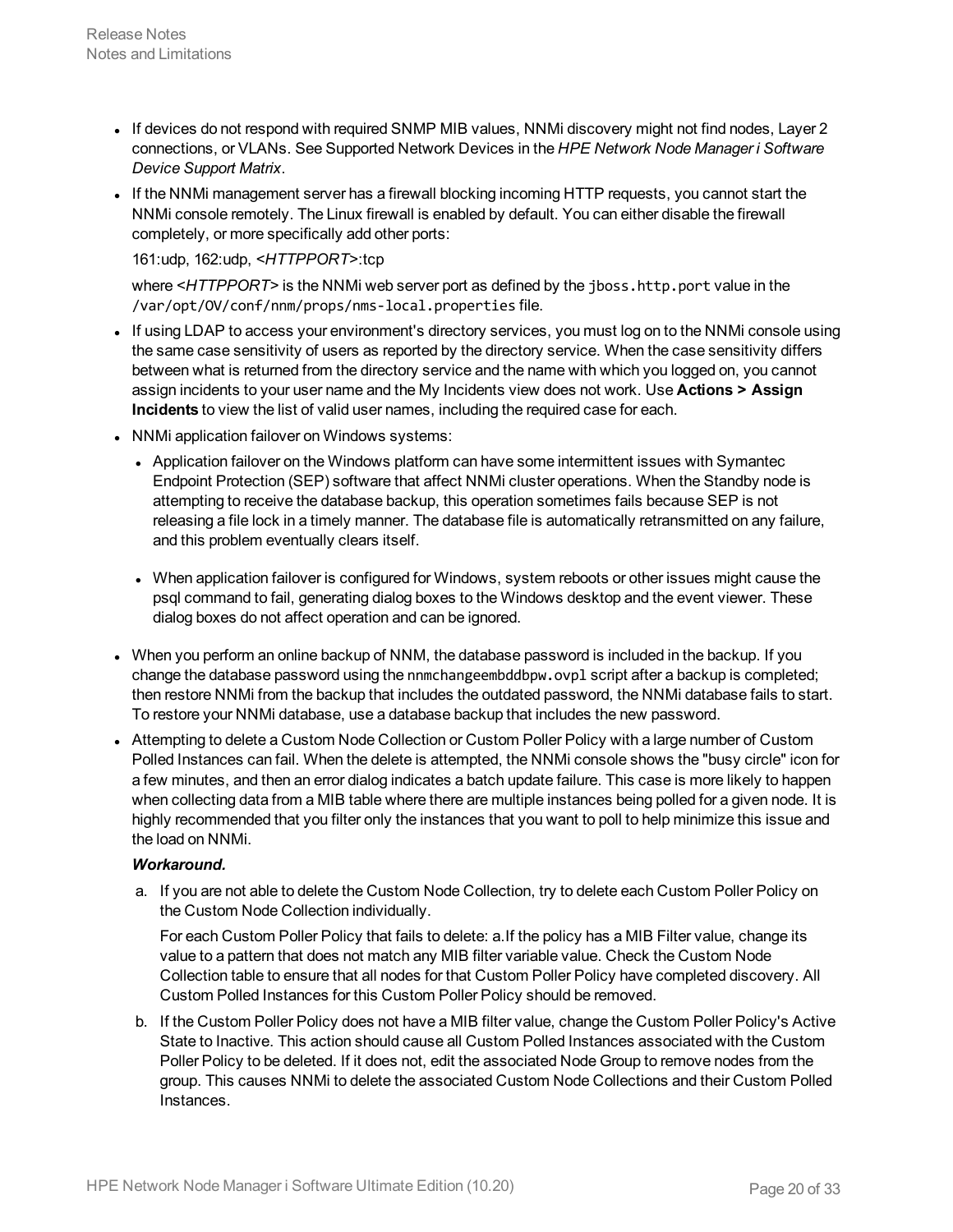It should now be possible to delete the policy successfully.

- c. When all Custom Poller Policies for a Custom Node Collection are deleted, delete the Custom Node Collection.
- If you are browsing between multiple NNMi installations, browsing to a second NNMi installation logs you off from the previous NNMi installation when you return to the first system. To fix this problem, do the following:
	- a. Open the following file:

Windows: %NnmDataDir%\shared\nnm\conf\props\nms-ui.properties

Linux: /var/opt/OV/shared/nnm/conf/props/nms-ui.properties

- b. Edit the file in one of the following ways:
	- <sup>o</sup> Disable Single Sign-On by setting com.hp.nms.ui.sso.isEnabled="false".
	- Configure Single Sign-On by ensuring that the com.hp.nms.ui.sso.initString and domain parameters are the same across all systems. Both systems must also have clocks that are in sync, and the domains of each system's FQDN must match and be configured in com.hp.nms.ui.sso.protectedDomains of nms-ui.properties.
- c. Run **nnmsso.ovpl -reload**.
- <sup>l</sup> *(Windows only)* Anti-virus and backup software can interfere with NNMi operation if this software locks files while NNMi is running. Any application that locks files should be configured to exclude the following NNMi database directory on Windows: C:\ProgramData\HP\HP BTO Software\databases.
- The Query Password field of a RAMS configuration is only valid when imported into the same NNMi installation on the same system. If imported into a different system, the Query Password must be reentered.
- Incorrect browser proxy settings with a non-DNS hostname can prevent a user from logging on to the NNMi console. For example, if the NNMi server's FQDN is not resolvable in DNS, and the user wants to use an FQDN on the box, a user could add an entry such as 192.168.0.100 myhost.example.com to local system hosts file. This hostname is not resolvable by the DNS server. If the browser is configured with HTTP proxy, the browser ignores the hosts file for NNMi hostname resolution, and uses the proxy for NNMi hostname resolution. Because DNS cannot resolve the NNMi hostname, the NNMi console logon fails.

To resolve this problem, the user should either disable the proxy setting or add exceptions to the browser proxy settings. To add exceptions to the browser proxy settings, do the following:

#### **Internet Explorer:**

- a. On the Internet **Options → Connections** tab, click **LAN Settings**.
- b. If the Proxy Server is configured, click Advanced, and then add the non-DNS NNMi hostname into the Proxy Settings Exceptions list.

#### **Firefox:**

- a. Click **Tools → Options**.
- b. In the Options dialog box, select the Advanced pane.
- c. On the Network tab, under Connection, click Settings. If a proxy is configured, add the non-DNS NNMI hostname into the No Proxy for list.
- Nodes with down Interfaces might have a Status of No Status under the following conditions:
	- If the active IP Address that responds to SNMP communication is on a down Interface, it is excluded from the list of candidate Management IP Addresses.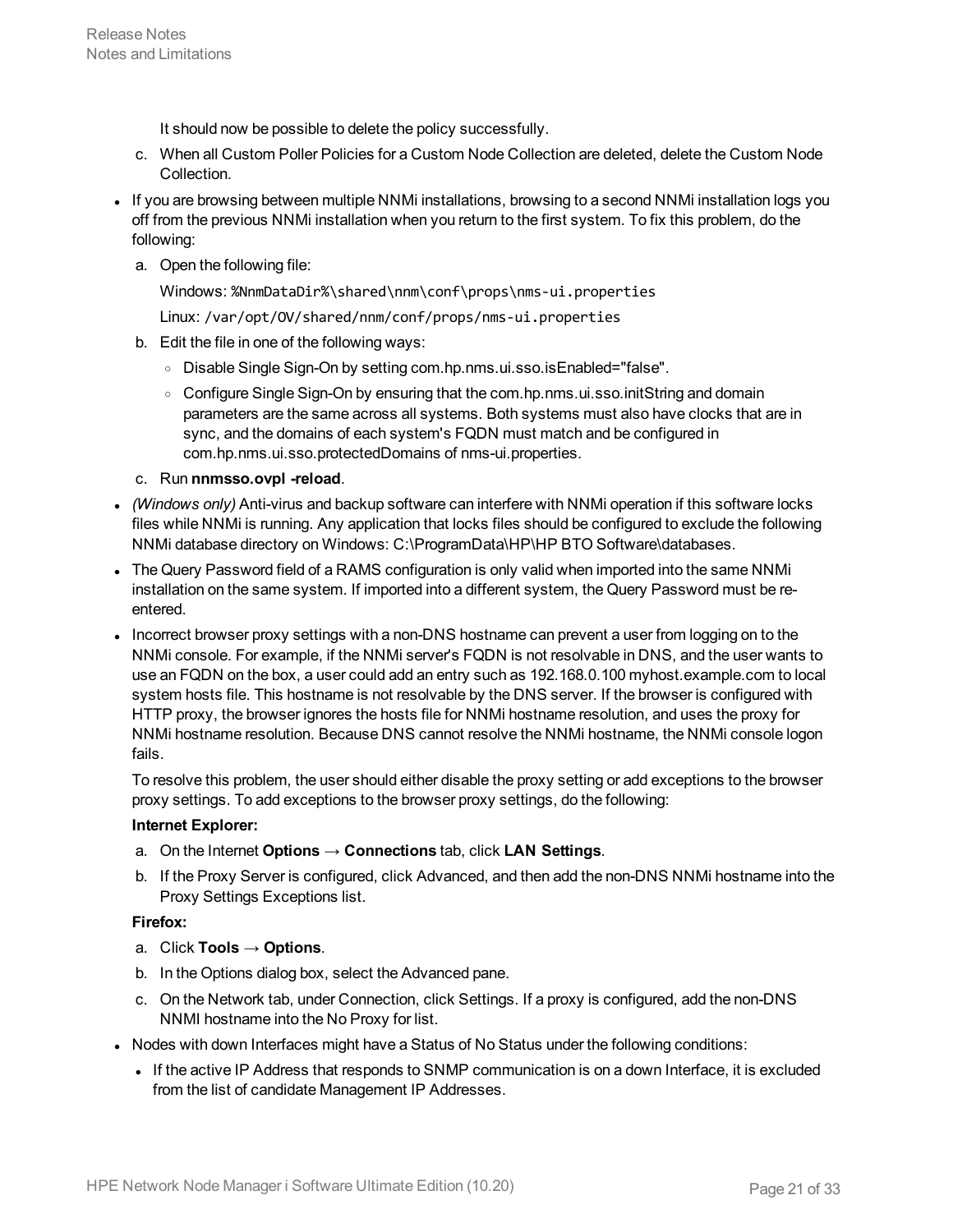If the hint or seed address that was used did respond to SNMP, the result is a node with valid system information and Device Profile, but no SNMP Agent.

To resolve the problem use the Configuration Poll option from the Actions menu.

<sup>l</sup> When using the **Actions → Custom Attributes** menu items from a Node or Interface form, saving the form can overwrite Custom Attributes that have been added.

*Workaround.* Close the form instead of using Save and Close or use the **Actions → Custom Attributes** menu items only from a table view.

• (NNM Performance iSPIs) It is important for you to synchronize the NNMi management server clock and the NPS server clock. This ensures that the analysis panes that retrieve data from the NPS server yield accurate results. If you experience blank analysis panes, check that your clocks are synchronized between the two servers. NPS (Network Performance Server) is the database server installed with any of the NNM Performance iSPI products.

#### **Potential Installation Issues**

- In addition to the web server port, the NNMi management server uses several ports for process communication as documented in the NNMi 10.20 and *Well-Known Ports* appendix of the *Deployment Reference*. Before installing NNMi, verify that these ports are not in use.
- Installation on Windows using Terminal Services:

NNMi installation only works if you are on the machine console. If you use remote logon technology, such as Remote Desktop Connection, verify that you are accessing the Windows console and not a secondary connection.

- Some Linux installations might have a version of PostgreSQL installed and running by default. In this case, disable the default PostgreSQL instance before installing NNMi. NNMi does not support multiple instances of PostgreSQL on the same server. The easiest way to determine whether an existing PostgreSQL instance running is by using the **ps –ef | grep postgres** command. PostgreSQL can be disabled with **chkconfig posgresql off**.
- NNMi supports single sign-on (for use with NNM iSPIs and some integrated products).

This technology requires that the NNMi management server be accessed with the official fully-qualified domain name (FQDN). The official FQDN is the hostname used to enable single sign-on between NNMi and NNM iSPIs. The FQDN must be a resolvable DNS name.

If the domain name of the installation system is a short domain such as "mycompany" without any dot, you must change a configuration file to prevent automatic sign out from the NNMi console.

For more information, see the *Using Single Sign-On with NNMi* chapter of the *Deployment Reference*.

- (Windows only) Do not use non-English characters in the path name of the installation directory.
- If you have NNM iSPIs installed on the NNMi management server, and plan to remove NNMi and NNM iSPIs, uninstall the NNM iSPIs before uninstalling NNMi. Otherwise, when you reinstall NNMi, the NNM iSPIs no longer work until you reinstall each one.

**Note:** NNM iSPI Performance for Metrics is an exception to the above uninstall requirement.

• NNMi creates a self-signed certificate during installation. This certificate enables HTTPS access to the NNMi console without additional configuration. Because it is a self-signed certificate, your browser does not automatically trust it, resulting in security prompts when using the NNMi console. ∘With Firefox, you can choose to permanently trust the certificate, and you will not be prompted again.

With Internet Explorer, you will be prompted multiple times. There are two ways to prevent these prompts: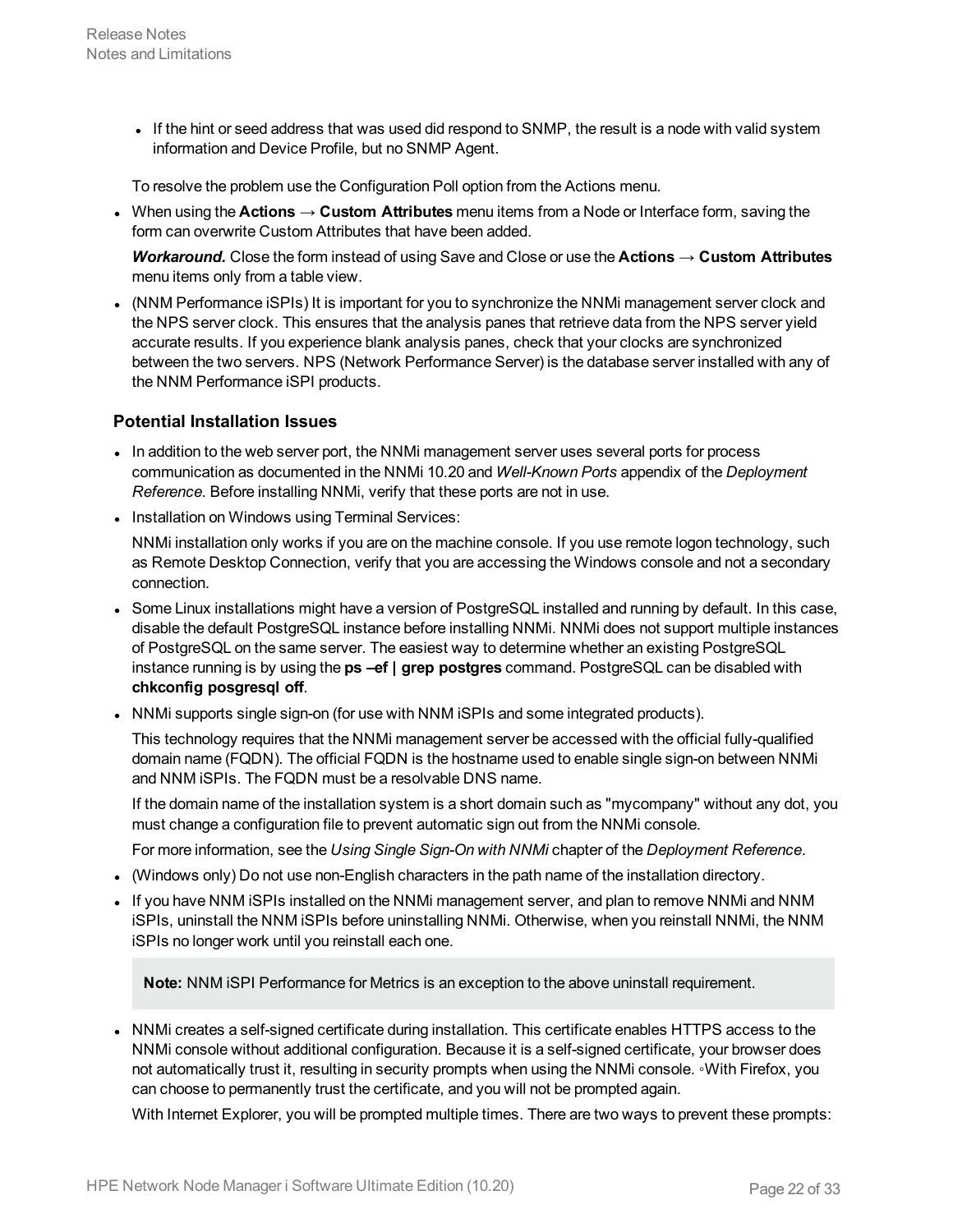- Import the self-signed certificate into each user's browser.
- Replace the self-signed certificate with a CA-signed certificate that all users' browsers are configured to trust. For more information, see the *Working with Certificates for NNMi* chapter of the *Deployment Reference*.
- <sup>l</sup> The "Reinstall from media" (Linux) or "Repair" (Windows) option available through the uninstaller or Control Panel does not work and is not supported.
- (Linux only) Setting the /opt or /var/opt directory with inherited permissions might cause problems if the inherited permissions are too restrictive.

The inherited permissions are created by enabling the set-groupId bit on the directory itself, for example the "2" in the chmod 2755 command.

An example of an inherited permission that is too restrictive is "2750". This permission strips world readaccess. Some NNMi processes run as non-root user (for example the database and the action process). These processes need read access to files below /opt/OV and /var/opt/OV. If the inherited directory permission strips world read, these processes fail.

 $\bullet$  (Linux only) If the NNMi public key import or a product install fails with the following error:

rpmdb: Lock table is out of available locker entries

rpmdb: Unknown locker ID: 56cd

error: db4 error(22) from db->close: Invalid argument

error: cannot open Packages index using db3 - Cannot allocate memory (12)

error: cannot open Packages database in /var/lib/rpm

error: pk.pub: import failed.

Complete the following steps:

a. Run the following command to save a copy of the rpm database:

tar cvzf /var/tmp/rpmdbtar.gz /var/lib/rpm

rm /var/lib/rpm/\_\_db.00\*

rpm –rebuilddb

- b. To validate that you corrected the issue, run the following commands:
	- rpm –q –a

rpm –import pk.pub

c. If the results of running the rpm  $-q$  –a command lists all packages without error, you can remove the /var/tmp/rpmdbtar.gz . If not, restore the rpm database from the rpmdbtar.gz file.

#### **Mozilla Firefox Browser Known Problems**

- The telnet:// and ssh:// URLs are not enabled by default with Firefox. See the Configuring the Telnet and SSH Protocols for Use by NNMi chapter in the Deployment Reference for instructions on how to enable the telnet and ssh protocols, which requires configuring a telnet application, an ssh application, or both on each web client.
- By default, Firefox opens windows in a new tab instead of a new window. This behavior can cause NNMi to open windows that do not pop to the foreground. To change the default setting, under Tabs in the Options dialog box, do the following: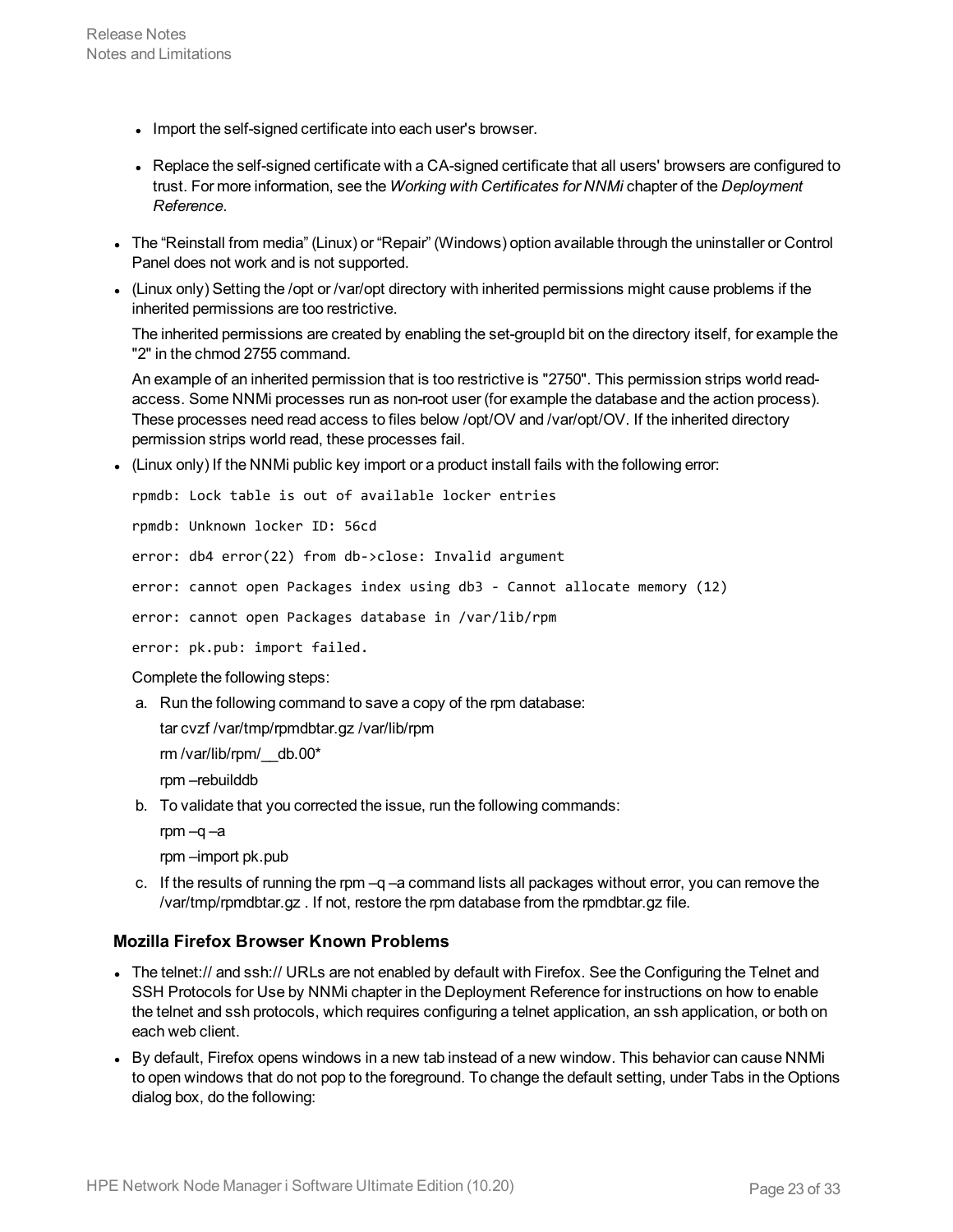- Set New pages should be opened in: to a new window.
- Select When I open a link in a new tab, switch to it immediately.

These settings affects web pages that use "\_blank" as a target, such as some help content.

- By default, Firefox limits the number of pop-up windows to 20. To adjust this limit, do the following:
	- a. Type about:config in the Firefox address bar.
	- b. Scroll down to dom.popup\_maximum, and then double-click to modify the value.
	- c. Restart Firefox for this change to take effect.
- After opening and closing more than 50 forms in a single session, Firefox might start blocking pop-up windows, even when popups are enabled, which results in JavaScript errors.

*Workaround.* Increase dom.popup\_maximum or restart the browser. A suggested value in this case is a number greater than 500.

- Firefox tracks long running JavaScript operations and displays a "Warning: Unresponsive script" message if that timeout is exceeded. Complex map operations can exceed this maximum default of 5. To adjust the maximum time, do the following:
	- a. Type about:config in the Firefox address bar.
	- b. Scroll down to dom.max\_script\_run\_time, and then double-click to modify the value. The value is in seconds. You can set it to 0 for infinity, however this is not recommended.
	- c. Restart Firefox for this change to take effect.
- Firefox enables the use of JavaScript by default. Disabling JavaScript requires a privacy extension. When signing in to the NNMi Console, you will see an error in the browser if JavaScript has been disabled. If you see this error, go to Firefox Add-ons page and click on Extensions to see if there is an extension that is disabling JavaScript. If so, this extension needs to be disabled in order to allow JavaScript in the browser.
- Firefox can incorrectly indicate that a request is still in progress while using the MIB Browser or Line Graphs, even though the request is complete. You will see "Transferring data from <NNMi Server>" in the Firefox status bar, where <NNMi Server> is your NNMi management server. For more information, see Bugzilla defect #383811 at https://bugzilla.mozilla.org/show\_bug.cgi?id=383811.
- Using the "F5" refresh key causes a corrupt display of the form. To refresh a form, use the Refresh toolbar button on the form.
- If you have previously created a User Account and later delete and recreate it, the Firefox auto-complete feature fills in the password field for you, without notifying the user interface, causing the create to fail.

*Workaround.* Change the password twice, or turn off form completion in Firefox.

#### **Non-English Locale Known Problems**

- NNMi localizes "Drop-down Choice" Code Values (such as Incident Category and Incident Family) at database creation time using the locale of the server. Unlike most other content, if accessed from a client under a different supported locale, the values remain in the locale of the server set at the time of database creation, which is typically installation time. The same is true for any user created "Drop-down Choice" Code Values. Other drop-down choices that are Enumeration Values (such as Incident Severity) are localesensitive and appear in the locale of the web browser for supported locales.
- (Windows only) On the Windows platform, the NNMi processes run under the Windows Service Manager (WSM) process. If the system has not been configured so that the WSM is in the same locale, these strings are loaded into the database as English strings. When setting the locale to a supported locale, you must also navigate to the **Control Panel → Region and Language →Administrative tab → Change**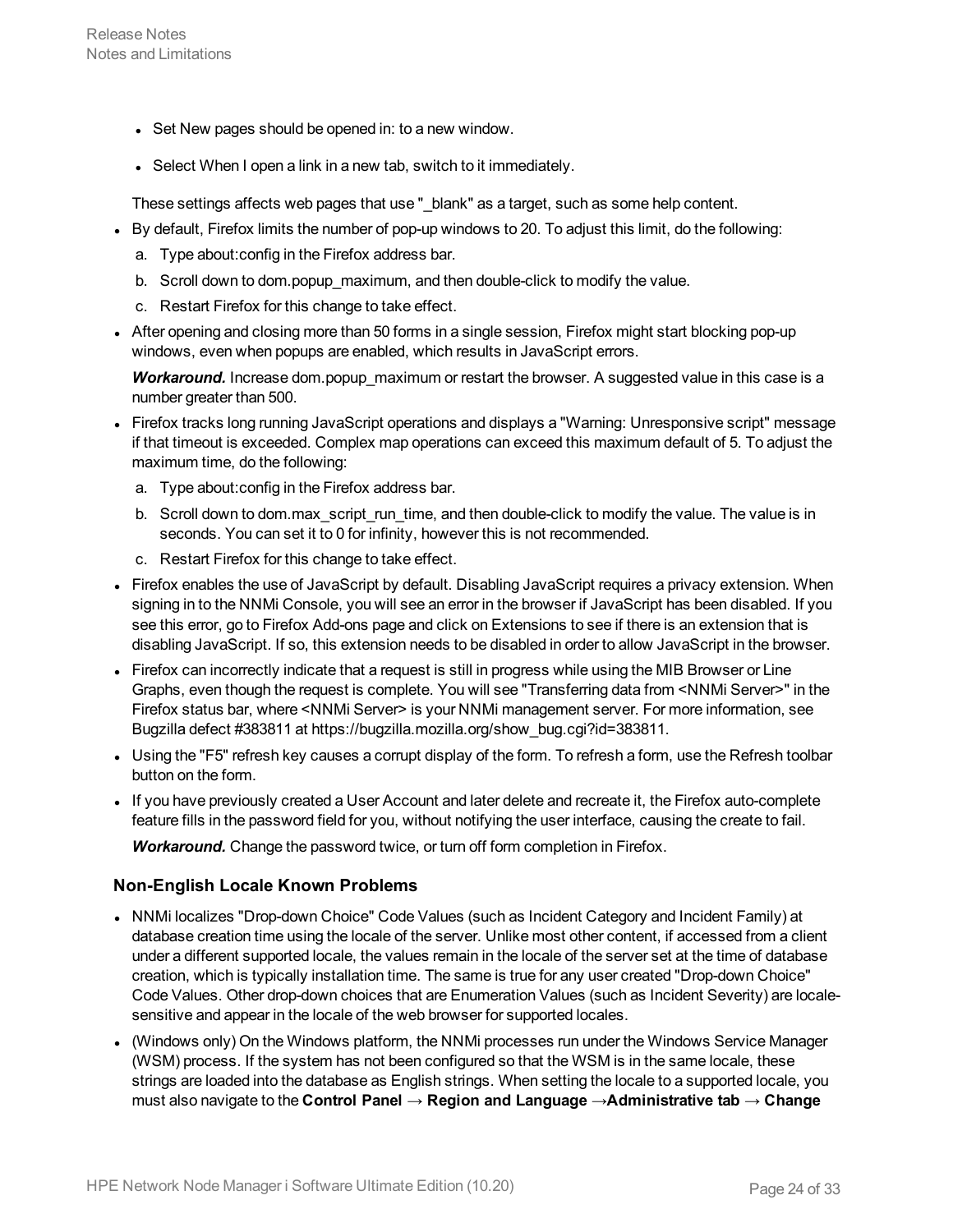**system locale**, and then select the Current system locale option. This option requires a system reboot, after which all services (including WSM) are restarted in the new locale. After the WSM is in the desired locale, you can install NNMi.

- For English Internet Explorer to browse an Asian language NNMi management server, the client needs to install the "East Asian Language" on the system. Without this change, tooltips for Priority and other table values appear as squares. You can install the "East Asian Language" from the Control Panel → Regional and Language Options → Language tab. Select Install files for East Asian language. This problem only happens with Internet Explorer. Users see similar problems when browsing to any Asian language web site.
- When displaying the value for MIB variables of type OCTET STRING, NNMi uses the textual conventions defined in the MIB. In the absence of textual conventions, the data is interpreted based on any character encodings defined by the com.hp.nnm.sourceEncoding property defined in the nms-jboss.properties file. If this property is not defined, the multi-byte characters will be interpreted with the UTF-8 character encoding. For more information, see "Configuring Character Set Encoding Settings for NNMi" in the Deployment Reference.
- When launching NNMi URLs with Asian strings such as a Node Group Map with a Japanese language Node Group name parameter, the browser settings might need to be changed. For Firefox, input "about:config" in the address bar; find "network.standard-url.encode-utf8"; change the value to be "true". For Internet Explorer: "Turn on sending URLs as UTF-8"; see Microsoft document at support.microsoft.com/kb/925261 for details.
- The Autopass Licensing GUI (nnmlicensing.ovpl <ProductName> -gui) is only localized for Japanese. In all other locales, including Chinese and Korean, only English text is displayed.
- (Windows only) Note that when changing passwords from the Windows command shell, under certain code pages such as 850 and 866, localized (non-ASCII) characters may not be read correctly from the console resulting in a saved password that is invalid. The work-around is to avoid non-ASCII characters when changing passwords from the Windows command shell or use an alternate code page such as 1251 or 1252. Passwords entered in the NNMi UI Console are unaffected by this problem
- <sup>l</sup> (Windows only) The default code page for the cmd command on Windows (e.g., code page 850 or 866) may not display all characters properly for localized European languages. This may affect the localized message output when using NNMi commands. The Windows chcp command can be used to check the current code page and select a better code page for the locale (e.g., code page 1252 for French, German, and Spanish; 1251 for Russian). The default code page for Chinese, Japanese, and Korean works fine.

### <span id="page-24-0"></span>NNM iSPI Performance for Metrics: Known Problems and Limitations

#### **Installation**

- Installations on Windows require a Microsoft MFC Security Update, which may not exist on the system. If this package is missing on the system, the installer will fail at the point where it tries to install Sybase IQ. *Workaround:* Uninstall the product by running the installer again and following the uninstall steps. Load the Microsoft patch found here: <http://www.microsoft.com/en-us/download/details.aspx?id=26347>, and then attempt the NPS installation again.
- Following an upgrade, some table index types may not be correct.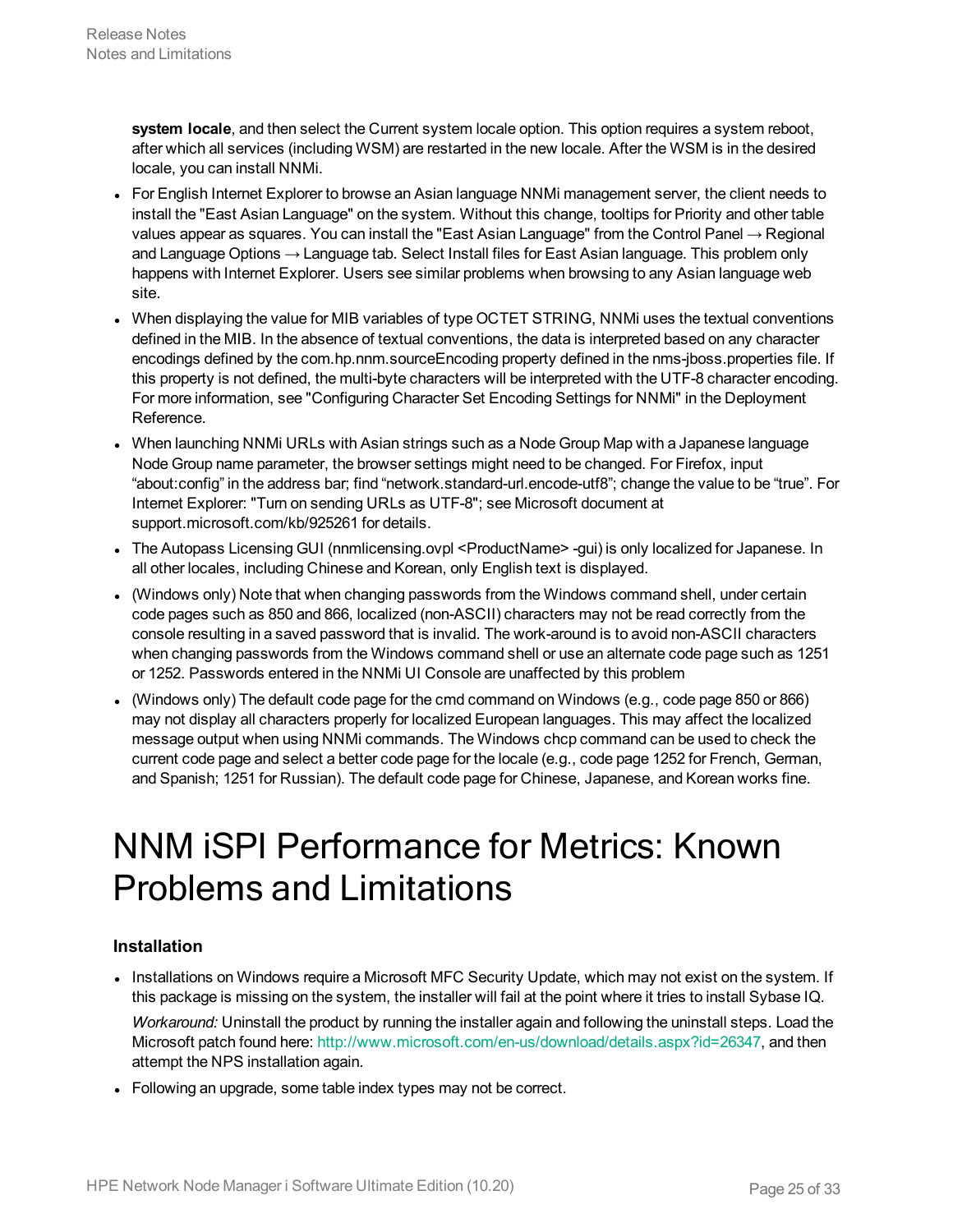*Workaround:* Run the **dbCheckIndexes.ovpl** command to check the status of all database table indexes on the system and use the -r option to rebuild non-compliant table indexes.

#### **Performance Graphing**

- If you launch the Performance Graphing window for more than three incidents simultaneously, the graphs may not appear correctly. Do not launch multiple Performance Graphing windows together.
- If the HPE Operations agent is installed on the NNMi management server, you may experience difficulties with launching the Performance Graphing window.
- If you launch the Performance Graphing window after selecting multiple interfaces from the same node, some metrics may be repeated multiple times or be inaccurate.

*Workaround:* Always select one interface at a time while launching the Performance Graphing window.

- On the Performance Troubleshooting window, titles might not appear correctly and charts might not reload correctly when launching from favorites.
- Performance graphs cease to appear in the Analysis pane and on dashboards after configuring NPS to use a non-default communication port.

*Workaround:* Restart the NPS processes by running the following command on the NPS system:

#### **stopALL.ovpl**

#### **startALL.ovpl**

The Performance Troubleshooting window occasionally shows the interfaces of a node that is not selected currently.

#### **NPS Reports and Their Use**

- Custom Poller metrics and topology attributes are not included in the Cross-Domain Extension Pack built in a distributed deployment of NPS.
- Online Help cannot be launched from Report Views that are saved under My Folders in the NPS console.
- To be able to schedule reports in the NPS console, you must log on to NNMi as an administrator or Level 2 operator.
- After creating a Report View, you cannot modify and save the same Report View with different topology filters or time settings.
- On a non-English system, some NPS menu items appear in English.

*Workaround:* Follow these steps before launching any reports:

- a. In the NPS console, click **BI Server > Portal**. The Public Folders NNM iSPI Performance BI Portal page opens.
- b. On the top of the page, click **My Area Options > My Preferences**. The Set Preferences page opens.
- c. In the General tab, under **Regional Options > Product Language**, select the correct language (the language that was chosen during NPS installation).
- d. In the General tab, under **Regional Options > Content Language**, select the correct language (the language that was chosen during NPS installation).
- e. Click **OK**.

Also, make sure that your browser's preference setting includes the correct language.

• When launching Report Views, the pre-saved topology filter for the Report View may not be passed into the Topology Selection page.

*Workaround:* Use the topology selector page to select the required topology filter again.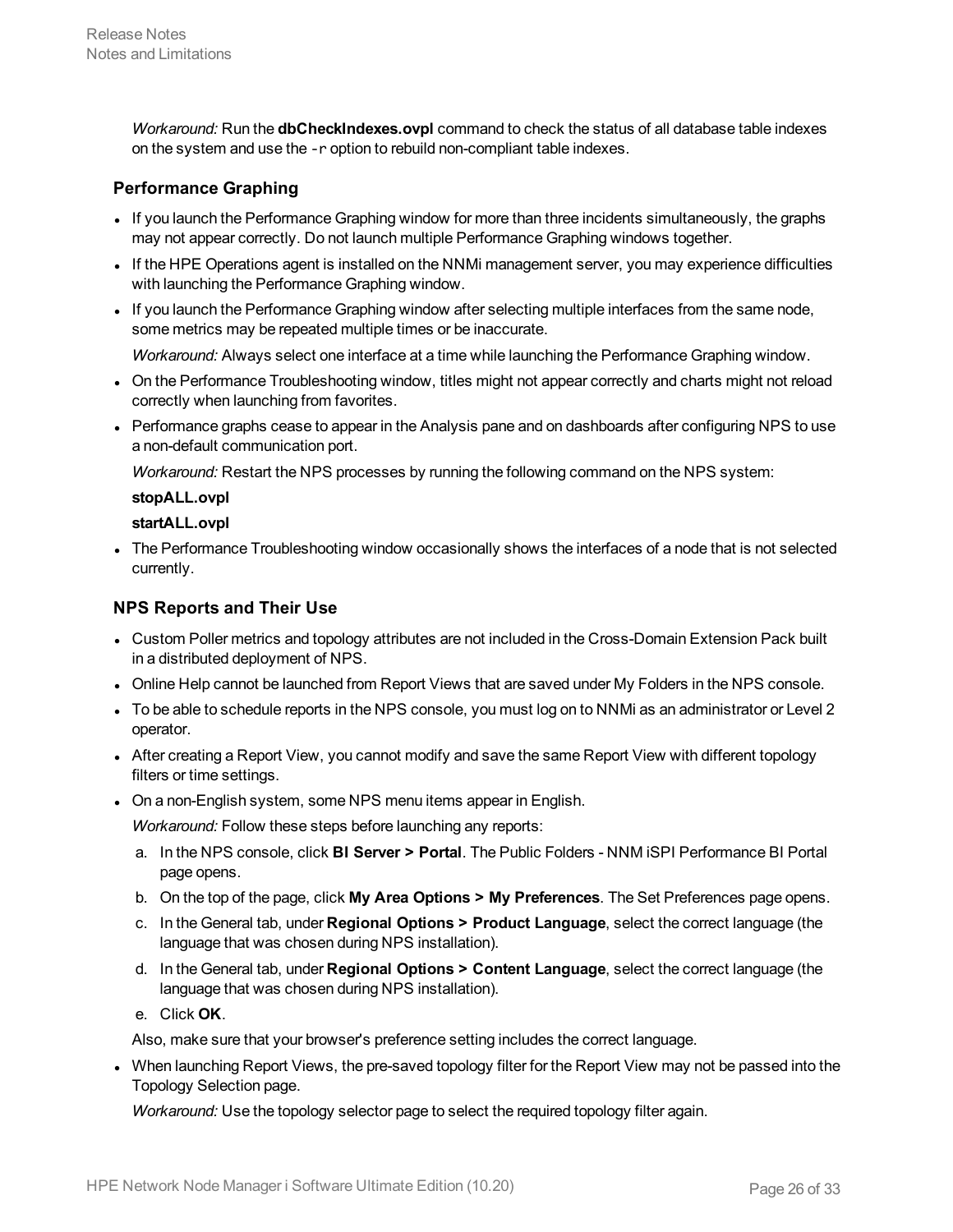• Custom collections can include a set of reports within NPS. A 'Threshold Sleeve' report can sometimes be generated for the custom collection, despite there being no data to populate it. The result is an error to the screen when a user attempts to run this report.

*Workaround:* The reports administrator should use the BI server administration screens to remove the Threshold Sleeve report with the error associated with the custom collection.

- You can launch and view reports after logging on to the NNMi console as an administrator, operator, or guest. If you plan to log off, log on to the NNMi console again as a different user, and then launch reports again, you must clear browser cookies.
- The 'Overall Days to Threshold' report may show very large, potentially negative, numbers in some circumstances. This indicates it has been a long time since the threshold was breached, or until it will be breached. The value displayed is correct, but may appear confusing to users.
- You may experience minor issues while using Internet Explorer 10 in the standard mode (for example, drilling through from one report to another may not work correctly or the BI Server portal may not appear correctly).

*Workaround:* Use a different browser.

- In a large environment, the Managed Inventory report takes a long time to show content. This is particularly noticeable when you launch the Managed Inventory report from the cross-domain Extension Pack.
- To be able to schedule reports in the NPS console, you must log on to NNMi as an administrator or Level 2 operator.

#### **NPS Online Help**

The Forward and Backward buttons in the online help banner do not work. This issue is seen only in the *Metrics and Topology Attributes* topic for each Extension Pack.

*Workaround:* Use browser's back button or the table of contents of online help to navigate to a topic of your choice.

<sup>l</sup> The Print button in the online help banner does not work. This issue is seen only in the *Metrics and Topology Attributes* topic for each Extension Pack.

*Workaround:* Copy the content of the topic into a file by using a word processing software application, and then use the print command of the word processing software.

#### **Product Maintenance**

- The 'Reinstall from media' installation option is not supported and may fail with an error if it is initiated. Users wishing to reinstall a system should uninstall the product first and then perform a fresh installation.
- <span id="page-26-0"></span>If restoring a backup taken from a different system, it is important to ensure that the database directory structure is equivalent between the original and the target machine, otherwise the restoration may fail.

### NNM iSPI Performance for QA: Known Problems and Limitations

#### **Baselining**

Baselining for Juniper RPM probes is not supported.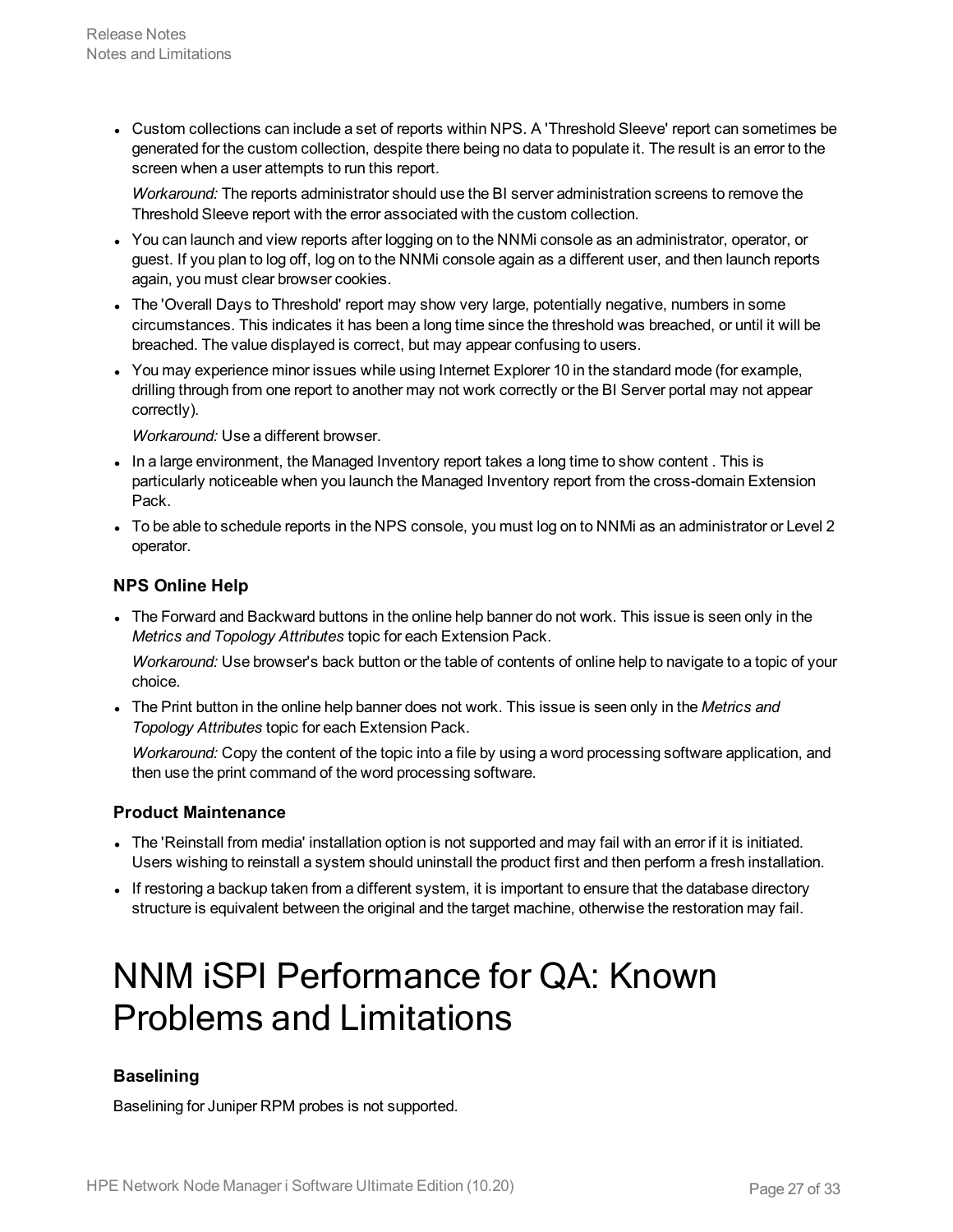#### **Maps**

The Global Node Response map appears to be blank when it is zoomed in and refreshed.

#### *Workaround:*

- 1. Zoom out the map twice.
- 2. Refresh the map.
- 3. Zoom the map in again, and then refresh the map.

#### **Probes**

- For the QA probes with millisecond precision, the baseline monitoring of the two-way jitter metric is not supported.
- Thresholds for the baseline metrics does not work for the DHCP probes.
- For the VoIP/UDP probes with milliseconds precision, the PMI Graphs for the two-way jitter metric is not displayed correctly.
- For the MOS metric, abnormal baseline incidents are generated and the baseline state shows abnormal, even when the polled samples are above the lower normal value.
- <sup>l</sup> When the destination site is configured prior to the discovery of probes, the status of few probes does not change from 'No Status' to the actual probe status.

*Workaround:* Discover the probes without configuring the destination sites. After the discovery is complete, apply the site definitions that match the destination sites.

- When the Baseline state of the Two-Way Packet Loss(%) metric for a VoIP probe becomes abnormal, the 'Two Way Packet Loss is abnormal' incident is not generated.
- When there are over 5000 probes configured on a single device, the NNM ISPI Performance for QA can lag behind in polling if the polling interval is 1 minute.

*Workaround:* Increase the polling interval to 3 minutes.

#### **Ping Latency Pairs**

- The Threshold State tab in the Analysis pane (in the Ping Latency Pairs inventory view) shows the latest polled value of the metric instead of the metric value that caused the threshold breach.
- Inventories and Maps When multiple QoS maps are launched, the status updates on the maps may not be correct.
- . The NNMi console indicates that filters are applied in Quality Assurance inventory views even if no filters are actually applied.

#### **QA Groups**

• When Node Group attribute is used in QA Group definition, the QA Group association may not take place immediately on clicking **Apply Now** button on the group. Therefore, the member count on the group may be displayed as 0.

*Workaround:* This issue is resolved when the node that is supposed to be part of Node Group is rediscovered.

• Group association for an interface is not visible in the QA Groups inventory if you specify a string value for the interface type (ifType) while creating or editing the group.

*Workaround:* Use the industry-standard number assigned for the interface instead. To find out the number, open the ifType form for the interface from NNMi inventory views.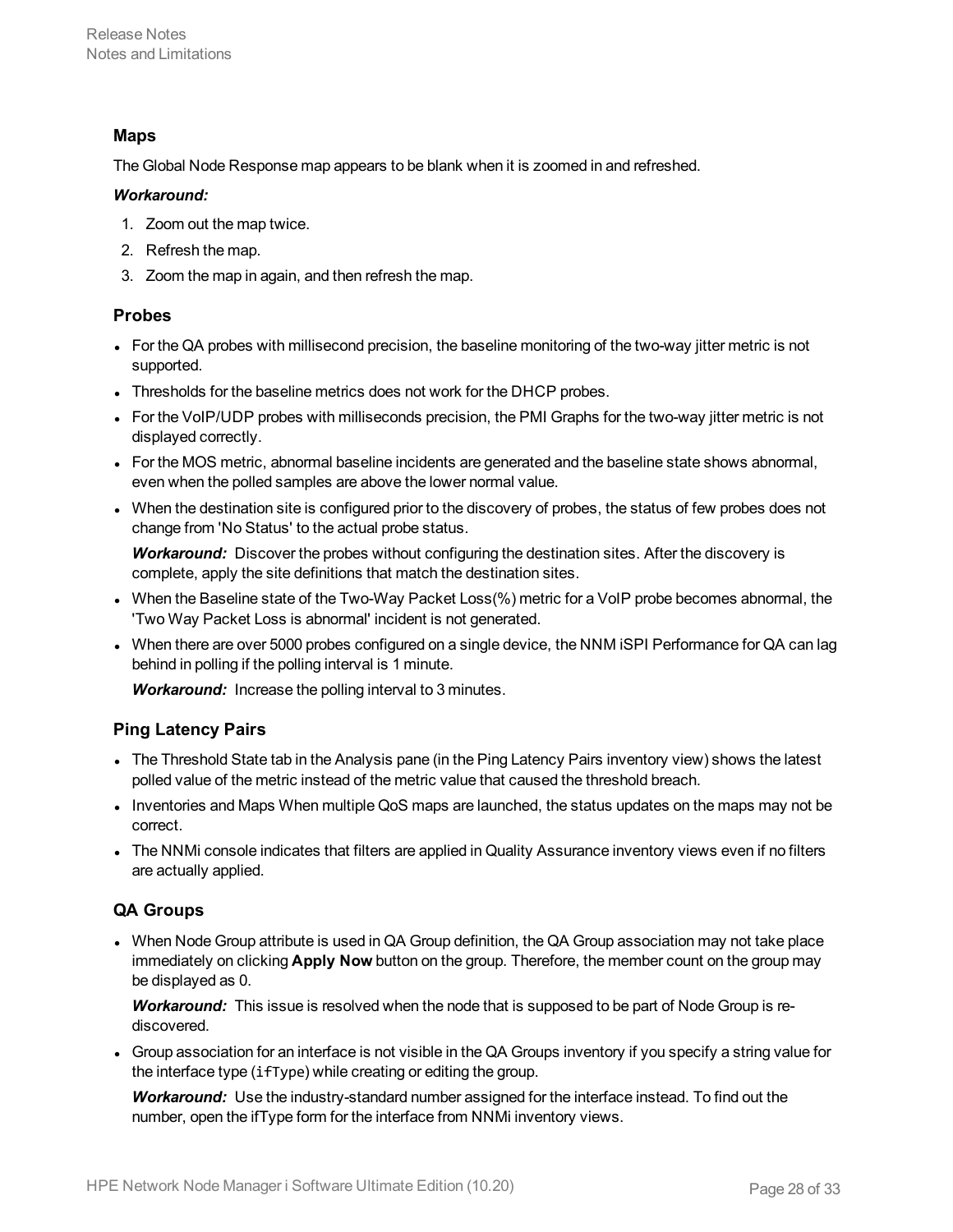• Group association does not work if you create a CBQoS QA group in Global Manager for Regional Manager CBQoS elements.

#### **Global Network Management**

- In a Global Network Environment, if the Global Manager is down or unresponsive for more than 24 hours, the QoS metric data available (for the Regional Managers) in the Global Manager is not complete.
- In a Global Network Environment, the baseline state of the regional probes is not updated in the Global Manager.
- On the Global Manager, the incident summary message of an incident (which originated on a Regional Manager) indicates that the upper bound of the threshold is 0.0 milliseconds.
- When the nodes containing the QoS data are discovered, in batches, in the regional manager, the user may not be able to view the QoS reports of certain (discovered) nodes, at the Global Manager.

**Workaround:** Check the NPS perfspi.log file for the error message ETL.Class Based QoS csv parse() - Malformed CSV data. If found, locate the corresponding OA Traffic Class Incr\_Dump *<timestamp>*\_.csv.gz file that is corrupted and delete it from the *<NNMDataDir>*/shared/perfSpi/datafiles/topoDump/final directory. The re-discovery of the nodes (for which the reports are not available) will solve the problem.

#### **Upgrade**

After upgrading to the NNM iSPI Performance for QA 10.20, status of the new probes discovered at the Regional Manager may not match the status at Global Manager.

<span id="page-28-0"></span>*Workaround:* Perform a re-discovery of the node on which the probe is hosted.

### NNM iSPI Performance for Traffic: Known Problems and Limitations

• When you use Microsoft Internet Explorer, the scrolling feature of the browser may not work occasionally for the views under the Traffic Analysis workspace

*Workaround:* Refresh the browser

• When you use Microsoft Internet Explorer, tabs may occasionally disappear from the NNM iSPI Performance for Traffic Configuration console.

*Workaround:* Refresh the browser

The Save & New feature does not work when you launch the Configure Traffic Threshold action from the Actions menu in the NNMi console.

*Workaround:* Configure new thresholds by using the threshold configuration form in the NNM iSPI Performance for Traffic Configuration Console

• Performance panels are not loaded successfully after minimizing and maximizing Analysis panes of the NNM iSPI Performance for Traffic views.

*Workaround:* Refresh the performance panel

• After launching a report directly from the Actions > Traffic Reports menu, if you try to open another report, the following error appears:

Expression parsing error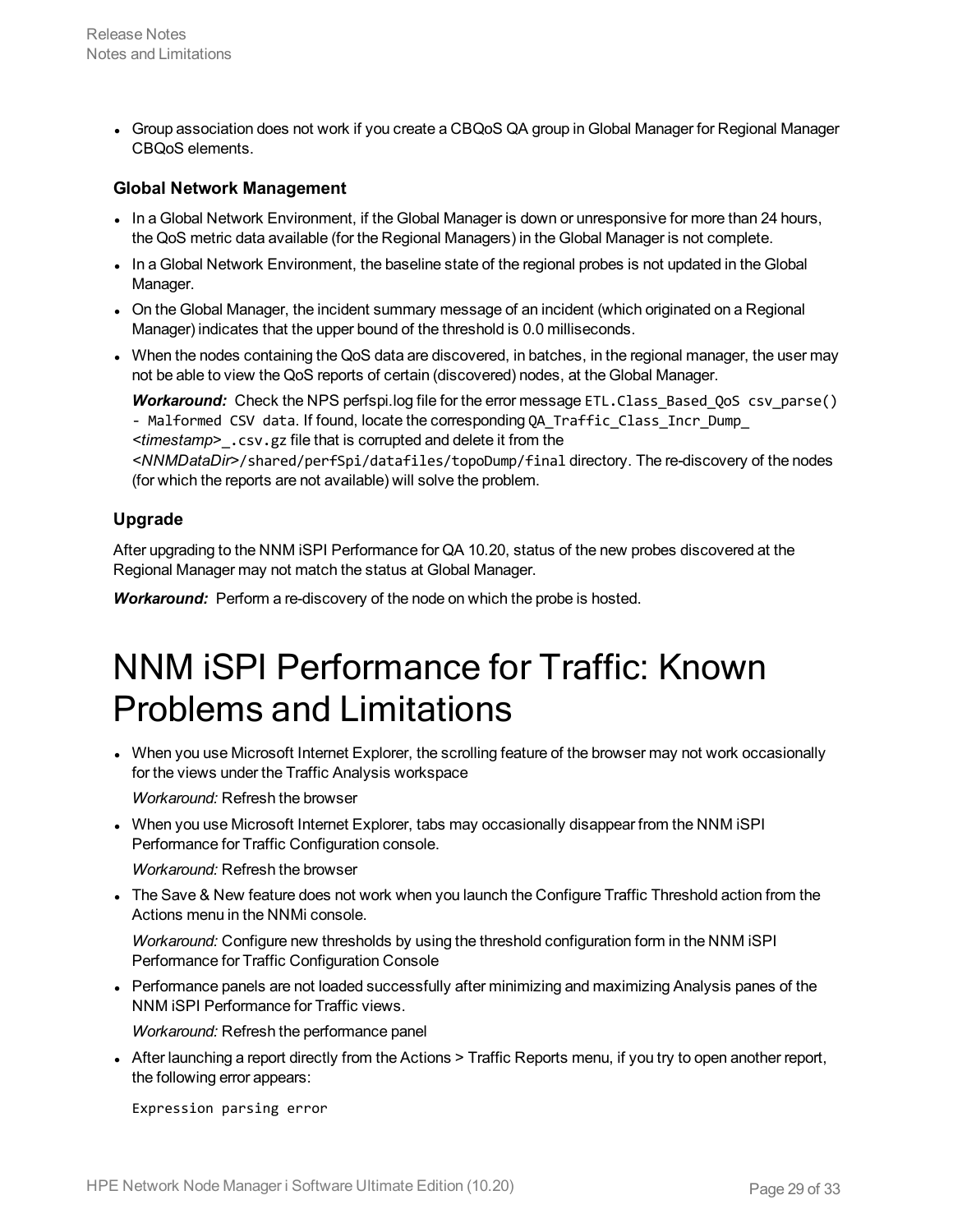If you run the NNM ISPI Performance for Traffic installer from a directory that has any characters other than the printable alphanumeric ASCII characters in its name, the installer may show warning messages and fail to install some files.

<span id="page-29-0"></span>*Workaround:* Make sure you extract the installation media in a directory or mount the media on a directory that has only the printable alphanumeric ASCII characters in its name.

## NNM iSPI for IP Telephony: Known Problems and Limitations

#### **Installation of the iSPI**

If you install the NNM iSPI for IP Telephony with a Web Service Client user that has any characters other than the printable alphanumeric ASCII characters in its user name or password (even on non-English systems), the operation of the iSPI fails.

*Workaround.* Create a new Web Service Client user that has only printable alphanumeric ASCII characters in its user name or password, and then configure the NNM iSPI for IP Telephony to use the new Web Service Client user. See the Configuring the NNM iSPI for IP Telephony to Use the Modified NNMi Web Services Client User Name and Password section in the NNM iSPI for IP Telephony Installation Guide.

#### **Avaya IP Telephony**

If there are a number of unprocessed CDRs in the Communication Manager, configuring the cause codes, before configuring CDR data access, can generate several incidents.

*Workaround.* Configure the cause codes after the CDR is configured and the old files are processed.

#### **Cisco IP Telephony**

• The CDR OnDemand web service-based collection does not work for the CUCM 9.x version on Windows in SFTP mode.

*Workaround.* Either use FTP or configure the billing server mode to retrieve the CDR.

• CDRonDemand WS mode of CDR collection does not work when the PKI (Public Key Infrastructure) Authentication is enabled.

*Workaround.* Remove the proxy details from the %NnmDataDir%\shared\ipt\conf\nms-ipt.jvm.properties file.

• If you use Microsoft Internet Explorer and if the Automatic prompting for file downloads setting is disabled, the ClarusIPC Remote Hands window does not appear from the Cisco IP Phones view.

*Workaround.* In the Internet Explorer browser, click Tools > Internet Options, select the Security tab, click Custom Level, and then enable the automatic prompting for file downloads setting in the Security Settings dialog box.

• If you try to remove the NNM ISPI for IP Telephony from the NNMI management server without disabling the integration with ClarusIPC, the clarus directory and associated files might remain on the management server after completely removing the iSPI.

*Workaround.* After uninstalling the NNM iSPI for IP Telephony, manually delete the Clarus directory and its contents from the /opt/OV/config/ipt or the %nnminstalldir%\config\ipt directory.

#### **Microsoft IP Telephony**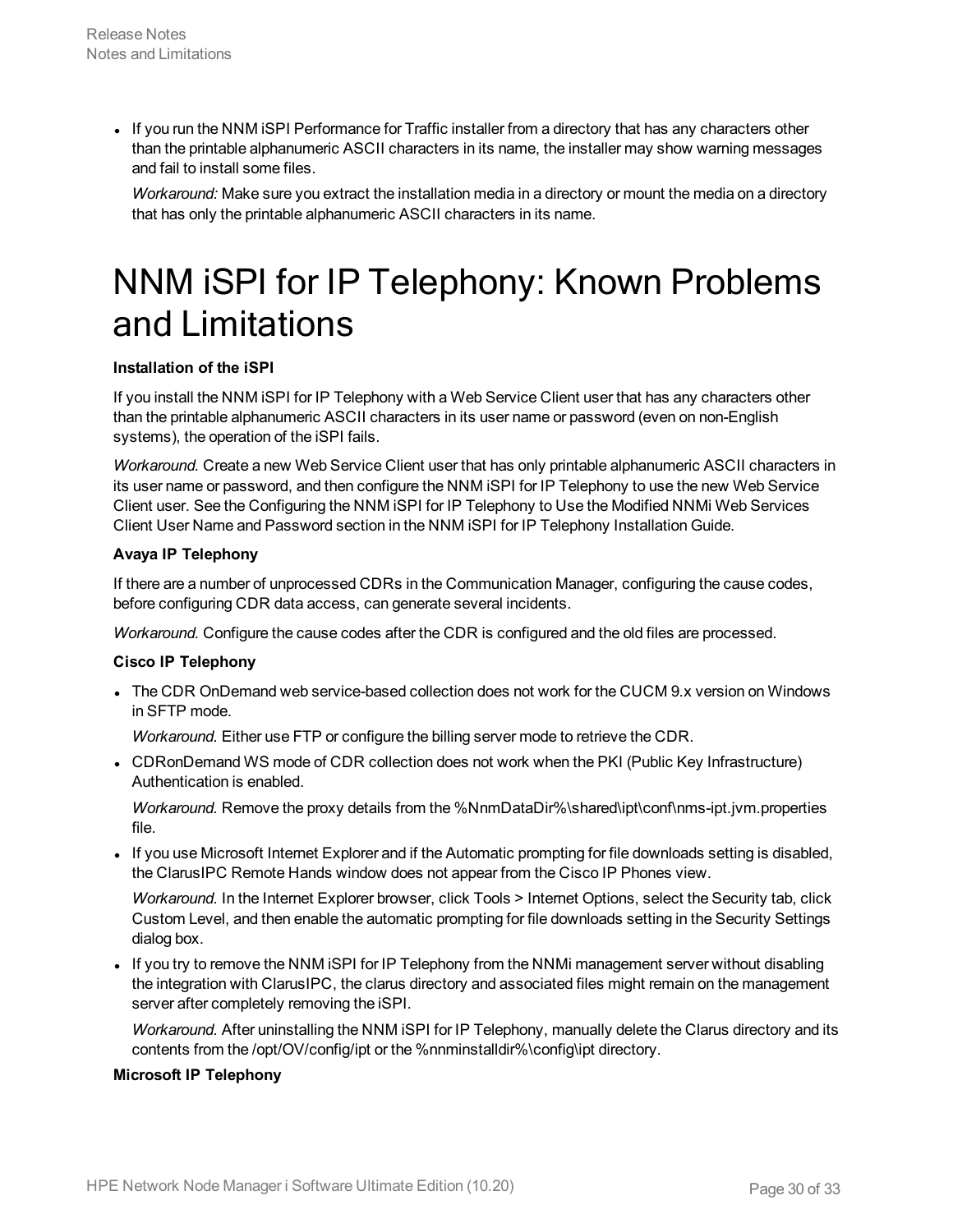- When you configure sites or Lync end user groups in the NNM iSPI for IP Telephony Configuration Console, no error messages or warnings appear if you type characters or non-integer values for the reporting order.
- Seeding of the Front End pool fails and the following message appears in the %nnmdatadir%\log\ipt\msproxy file:

Maximum number of connections reached

*Workaround.* Log on to the Front End server and close PowerShell sessions established by servers other than the NNMi management server. If that does not resolve the problem, restart the Front End server.

#### **Nortel IP Telephony**

This version of the NNM iSPI for IP Telephony does not calculate the state of the Nortel Media Gateways (MC and MGC) based on IP telephony alarms.

#### **NNM iSPI for IP Telephony view**

While working with the NNM iSPI for IP Telephony views, the following error appears:

A problem occurred while loading the data from the NNMi management server for this component. Additional error information: Service Unavailable

*Workaround.* If the iSPI and NNMi are configured with a remote Oracle database, this error occurs when you restart the Oracle server. To resolve this, restart the iSPI for IP Telephony by stopping and starting the iptjboss process.

### <span id="page-30-0"></span>NNM iSPI for MPLS: Known Problems and Limitations

- After starting the mplsjboss process, the process displays its status as RUNNING even after the process has failed to start. This problem might occur if the mplsjboss fails to start due to installation issues, port conflicts, or authentication issues.
- <span id="page-30-1"></span>• Multiple instances of the mplsjboss process result in the mplsjboss process not working as expected.

### NNM iSPI for IP Multicast: Known Problems and Limitations

- After starting the mcastiboss process, the process shows the status as RUNNING even after the process has failed to start.
- Multiple instances of the mcastiboss process result in the mcastiboss process not working as expected.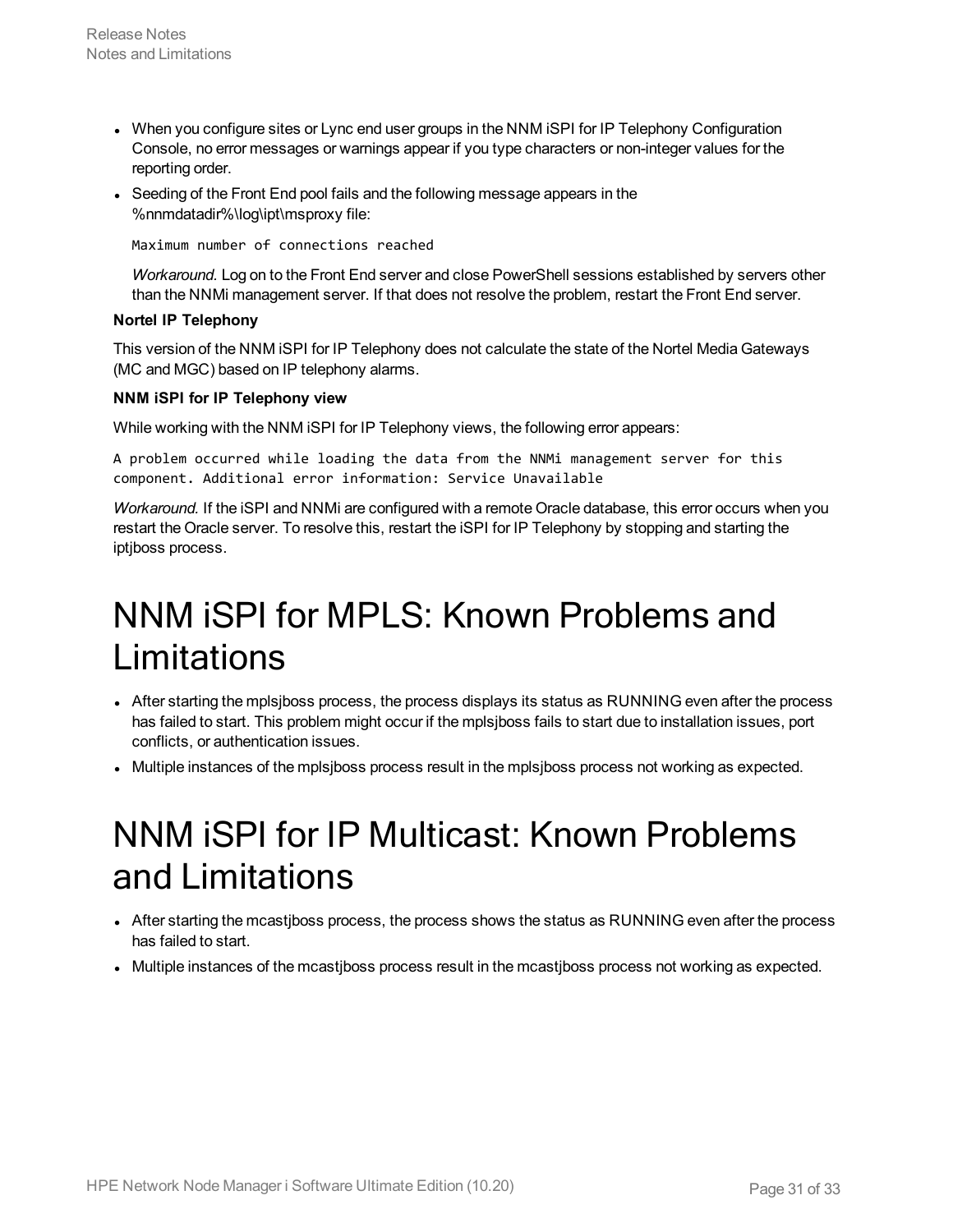## <span id="page-31-0"></span>NNM iSPI NET: Known Problems and Limitations

- The NNM iSPI NET diagnostics server is not supported for use in High Availability (HA) or NNMi application failover implementations. The NNM iSPI NET diagnostics server must be installed on a system separate from the multiple nodes participating in an HA model. Each node in an HA implementation can be bound to the single separate NNM iSPI NET diagnostics server and can dispatch requests to this node.
- The NNM ISPI NET diagnostics server is not supported for use in cluster configurations as provided in the standard HPE Operations Orchestration product. The full HPE Operations Orchestration product must be purchased and used if you want to facilitate clustering as supported in this implementation.
- When you click on the results link in the Diagnostics tab of a node or incident and the diagnostics flow result is no longer available in the NNM iSPI NET diagnostics server (or HPE OO), the following message is displayed in the browser: "Dhamra.dhamra.reports.individual.cannot find repair history[1]". This message indicates that the records in the HPE OO database have been removed. This situation can occur if the NNM iSPI NET diagnostics server is reinstalled, if the supporting MySQL database is reinitialized, or if the supporting MySQL database records have been removed.
- When implementing the use of customer-defined HPE OO flows in NNMi, only incidents which have a Source Object bound to the incident are able to invoke flows. You can determine if a Source Object is bound to an incident by looking at the Source Object column when viewing incidents or by opening the incident and checking the Source Object field. A value of "None" indicates the incident is not bound to a Source Object. If you manually attempt to run diagnostics from the incident form, the following error message will be displayed: "Invoke of service com.hp.ov.nms.events:name=Rba method submitIncidentsForFlowExecution for ids:[nnnnn] failed: javax.management.RuntimeMBeanException caused by java.lang.NullPointerException".